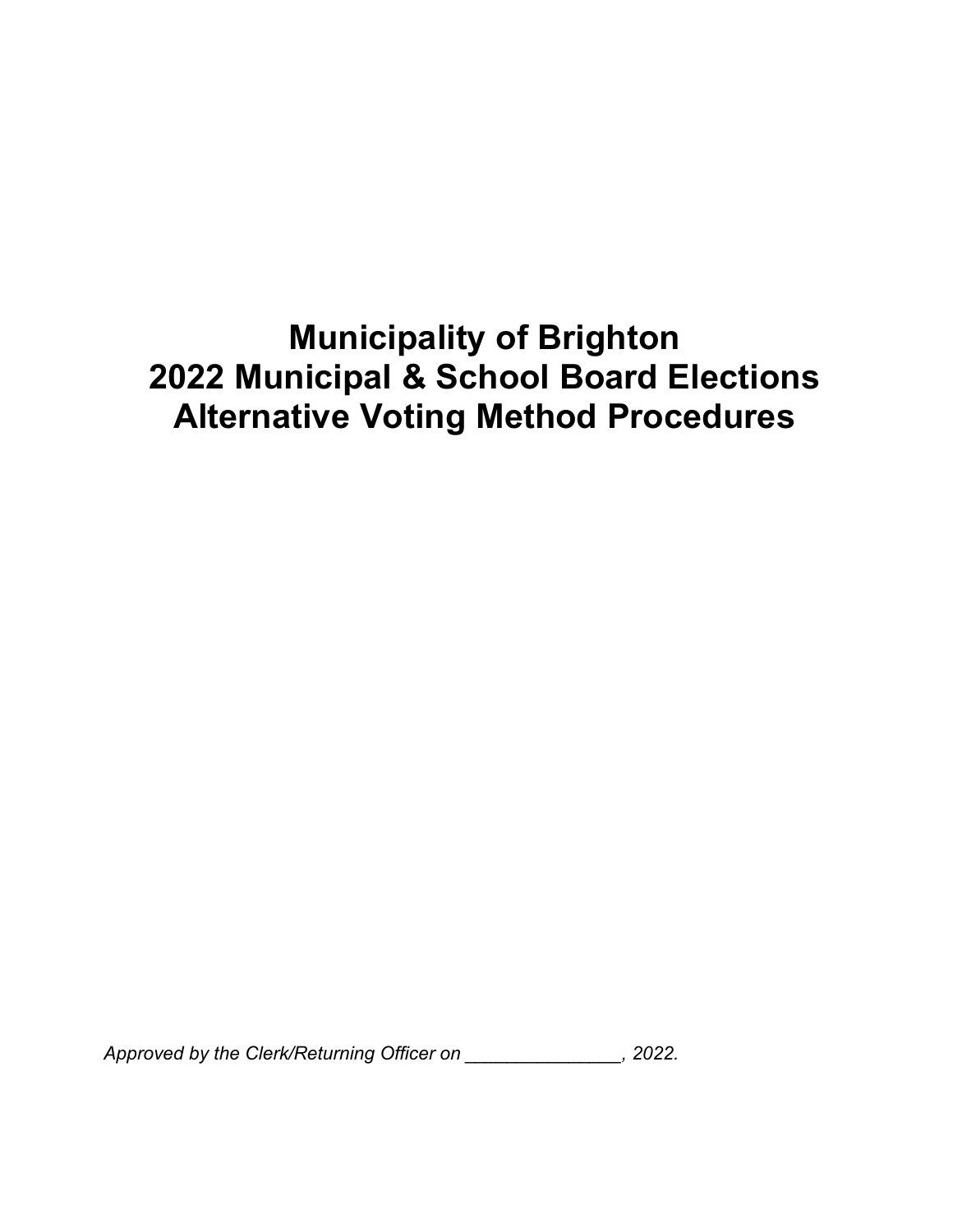#### **Table of Contents**

| 1 <sub>1</sub> |  |
|----------------|--|
| 2.             |  |
| 3.             |  |
| 4.             |  |
| 5.             |  |
| 6.             |  |
| 7.             |  |
| 8.             |  |
| 9.             |  |
| 10.            |  |
| 11.            |  |
| 12.            |  |
| 13.            |  |
| 14.            |  |
| 15.            |  |
| 16.            |  |
| 17.            |  |
| 18.            |  |
| 19.            |  |
| 20.            |  |
| 21.            |  |
| 22.            |  |
| 23.            |  |
| 24.            |  |
| 25.            |  |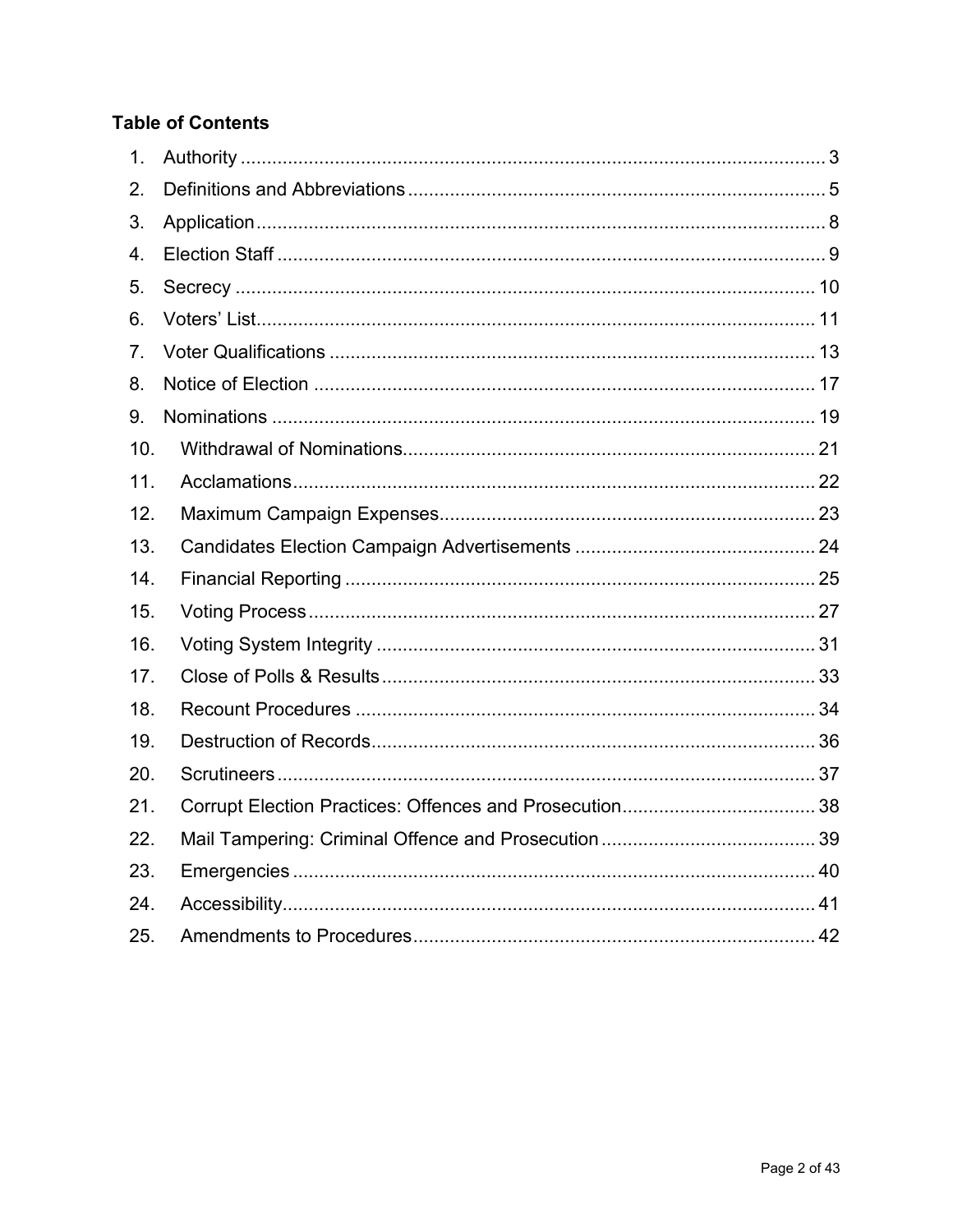# <span id="page-2-0"></span>**1. Authority**

On October 18, 2021, the Council of Municipality of Brighton adopted By-law Number 099-2021 authorizing the use of alternative voting methods, that being internet voting.

Subsection 42(3) of the *Municipal Elections Act, 1996,* states as follows:

- *[\(3\)](http://www.e-laws.gov.on.ca/html/statutes/french/elaws_statutes_96m32_f.htm#s42s3) The clerk shall,*
- *(a) establish procedures and forms for the use of,*

*(i) any voting and vote-counting equipment authorized by by-law, and (ii) any alternative voting method authorized by by-law; and*

*(b) provide a copy of the procedures and forms to each candidate.*

In addition, the Municipality of Brighton has entered into an agreement with The Vendor for the provision of internet voting services for the 2022 Municipal and School Board elections.

Subsection 11(2) of the *Municipal Elections Act, 1996,* states that the clerk of a local municipality is responsible for conducting elections within that municipality, which includes responsibility for:

*(a) preparing for the election;*

*(b) preparing for and conducting a recount in the election;*

*(c) maintaining peace and order in connection with the election; and*

*(d) in a regular election, preparing and submitting the report described in subsection 12.1 (2).*

With respect to the duties and authority of a municipal clerk, Subsection 12(1) of the *Municipal Elections Act, 1996,* further states as follows:

*[12.](http://www.e-laws.gov.on.ca/html/statutes/french/elaws_statutes_96m32_f.htm#s12s1) [\(1\)](http://www.e-laws.gov.on.ca/html/statutes/french/elaws_statutes_96m32_f.htm#s12s1) A clerk who is responsible for conducting an election may provide for any matter or procedure that,*

- *(a) is not otherwise provided for in an Act or regulation; and*
- *(b) in the clerk's opinion, is necessary or desirable for conducting the election.*

The power conferred by Subsection 12(1) includes the power to establish forms, including forms of oaths and statutory declarations, and the power to require their use. It also includes the power to require a person, as a condition of doing anything or having an Election Official do anything under the Act, to furnish proof that is satisfactory to the Election Official of the person's identity or qualifications or of any other matter.

Section 13 of the *Municipal Elections Act, 1996,* further states as follows:

*[\(1\)](http://www.e-laws.gov.on.ca/html/statutes/french/elaws_statutes_96m32_f.htm#s13s1) Any notice or other information that this Act requires the clerk to give shall be given in a form and manner and at a time that the clerk considers adequate to give reasonable notice or to convey the information, as the case may be. 1996, c. 32, Sched., s. 13 (1).*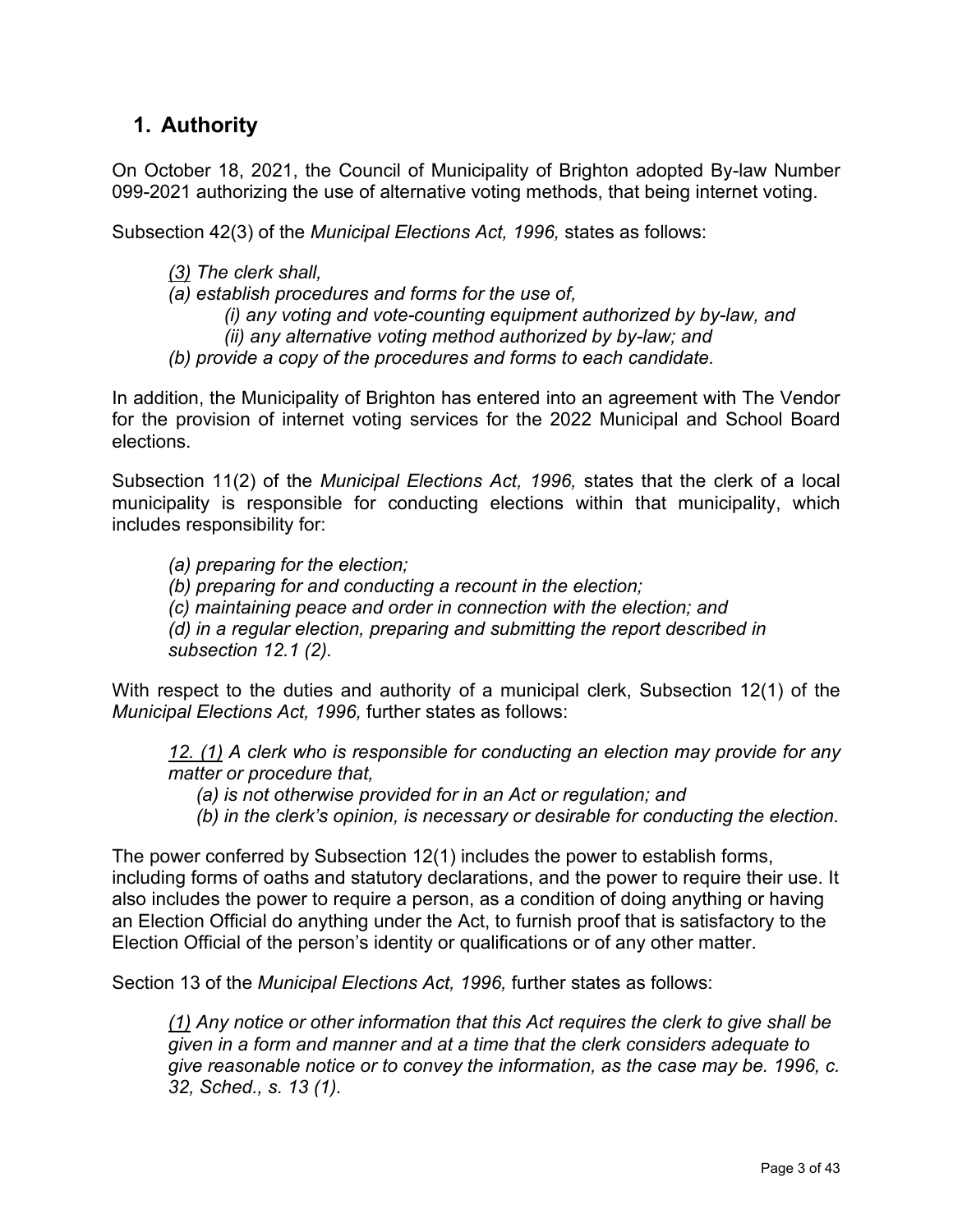*[\(2\)](http://www.e-laws.gov.on.ca/html/statutes/french/elaws_statutes_96m32_f.htm#s13s2) The clerk shall provide electors, candidates and persons who are eligible to be electors with information to enable them to exercise their rights under this Act.*

Subsection 42(4) also states that:

*2. The procedures and forms, if they are consistent with the principles of this Act, prevail over anything in this Act and the regulations made under it.*

*The Municipal Elections Act, 1996,* Section 53, also provides that the clerk may declare an emergency if they are of the opinion that circumstances have arisen that are likely to prevent the election being conducted in accordance with the Act and provides the authority to the clerk to make arrangements for the proper conduct of the election. Any arrangements made by the clerk, if they are consistent with the principles of the *Municipal Elections Act, 1996*, prevail over anything in the Act and the regulations and all such arrangements, if made in good faith, shall not be reviewed, or set aside on account of unreasonableness or supposed unreasonableness.

Therefore, as Clerk and Returning Officer for the municipal elections of the Municipality of Brighton, I do hereby certify and approve the following procedures for conducting the 2022 Municipal and School Board Elections and also establish that the forms listed in part 26 below are permitted to be used during this election process.

\_\_\_\_\_\_\_\_\_\_\_\_\_\_\_\_\_\_\_\_\_\_\_\_\_\_\_\_\_\_\_\_\_\_\_\_\_\_\_\_\_

Candice Doiron, Clerk/Returning Officer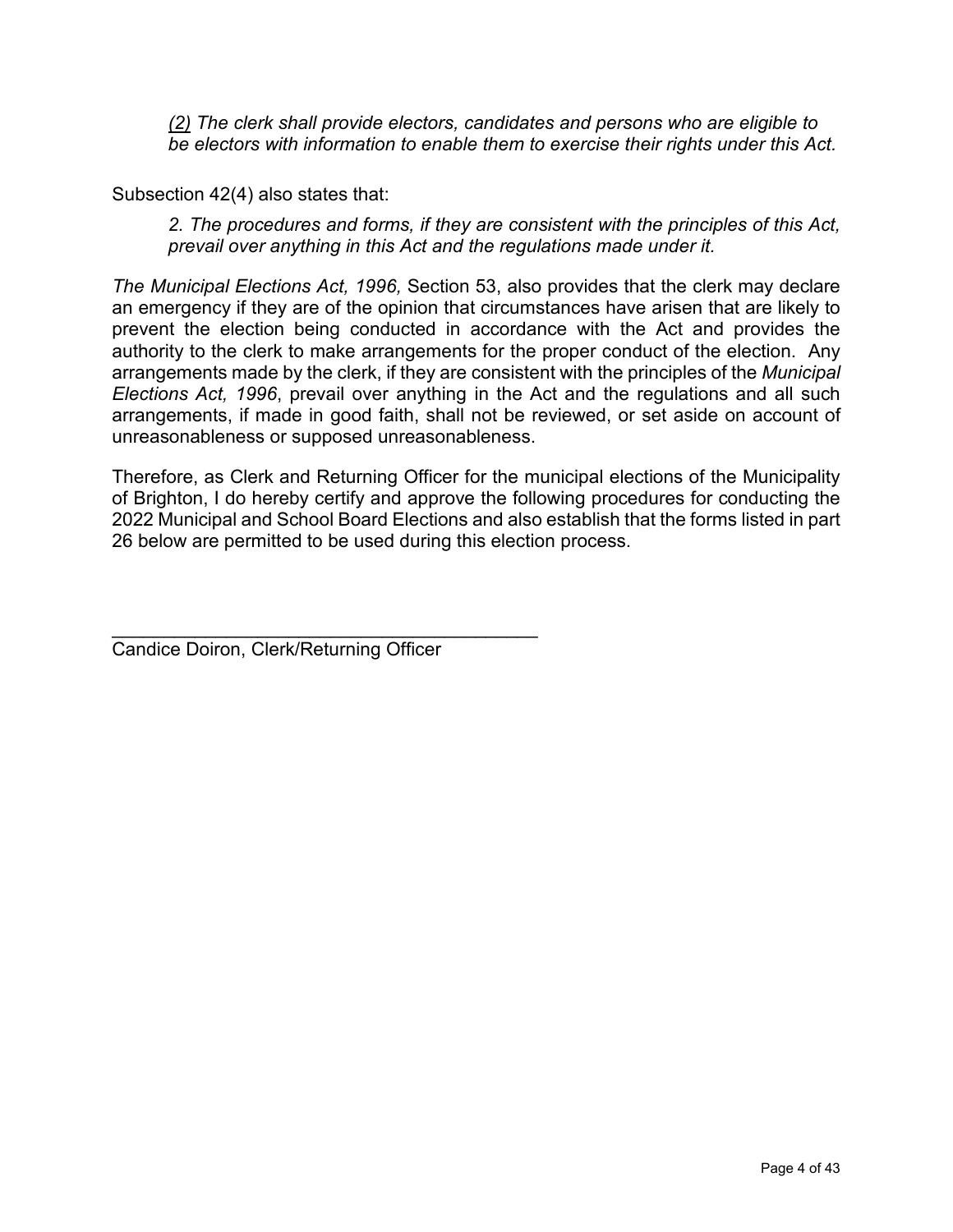# <span id="page-4-0"></span>**2. Definitions and Abbreviations**

2.1 This For the purposes of these procedures, the following definitions and abbreviations shall apply:

| <b>Term</b>                               | <b>Definition</b>                                                                                                                                                                                                |
|-------------------------------------------|------------------------------------------------------------------------------------------------------------------------------------------------------------------------------------------------------------------|
| Act or "Municipal<br>Elections Act, 1996" | means the Municipal Elections Act, S.O. 1996 c. 32, as<br>amended.                                                                                                                                               |
| <b>Advance Voting</b><br>Period           | means the time during the Voting Period in which eligible<br>electors may cast ballots before Voting Day in an election.                                                                                         |
| Auditor                                   | means the person appointed by the Clerk to validate the logic<br>and accuracy of a Voting System used in an election.                                                                                            |
| <b>Ballot</b>                             | means an image on an internet-enabled device of a ballot for<br>an election to be voted for, including all choices available to<br>the electors and containing spaces in which the electors<br>mark their votes. |
| Candidate                                 | means a person who has submitted their nomination form<br>under Section 33 of the Municipal Elections Act, 1996.                                                                                                 |
| <b>Certified Candidate</b>                | means a Candidate whose nomination has been certified by<br>the Clerk under Section 35 of the Municipal Elections Act,<br>1996.                                                                                  |
| <b>Clerk</b>                              | means the Clerk of The Municipality who is responsible for<br>conducting this election under the authority of the Municipal<br>Elections Act, 1996.                                                              |
| <b>Election Help Centre</b>               | means physical location, property, structure or space on a<br>property where eligible electors may attend in person to cast<br>their ballot in a given election, operated by The Municipality.                   |
| <b>Election Official</b>                  | means any Election Staff bearing the authority to make a<br>decision on a matter based on their assigned role as<br>authorized by the Clerk in respect to an election.                                           |
| <b>Election Staff</b>                     | means any individual that is assigned a role and/or<br>responsibilities by the Clerk in respect to an election.                                                                                                  |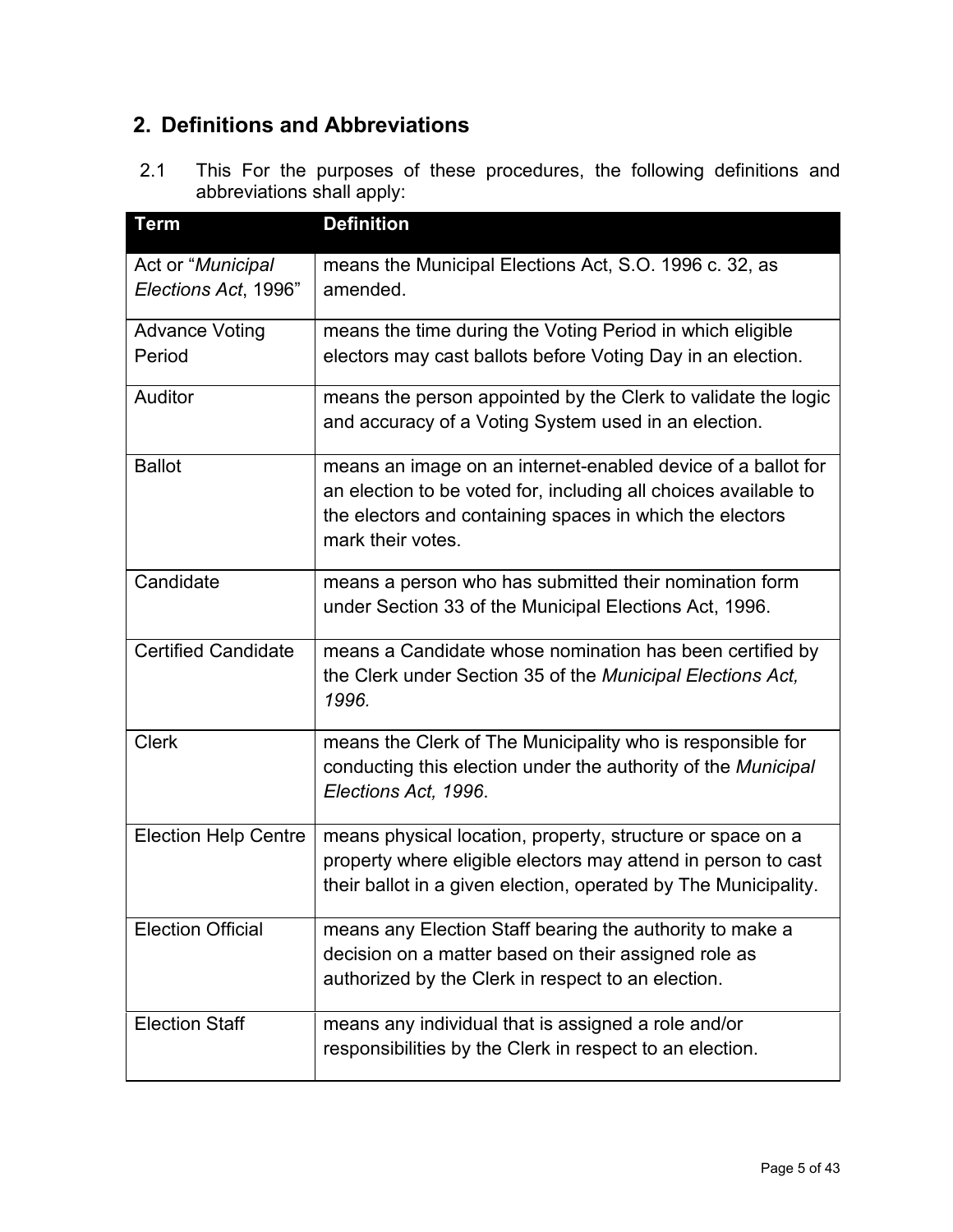| <b>Term</b>                                 | <b>Definition</b>                                                                                                                                                                                    |
|---------------------------------------------|------------------------------------------------------------------------------------------------------------------------------------------------------------------------------------------------------|
| Elector                                     | means an individual eligible to vote in an election for The<br>Municipality.                                                                                                                         |
| Friend                                      | means a person who has been requested by an Elector to<br>assist them in the voting process in accordance with the<br>Municipal Elections Act, 1996.                                                 |
| Interim List of<br>Changes                  | means, for a regular election, the list of changes made to the<br>Voters' List between the time that the Voters' List was<br>originally published and September 15th in the year of the<br>election. |
| <b>Municipal Centre</b>                     | means the municipal administration building located at 35<br>Alice Street, Brighton K0K 1H0.                                                                                                         |
| Municipality, The                           | means the Municipality of Brighton, Ontario.                                                                                                                                                         |
| Password                                    | means an additional access control word assigned to each<br>authorized user in order to provide additional security for<br>access to the Voting system.                                              |
| Personal<br>Identification<br>Number (PIN)  | means a unique multiple digit number assigned to each<br>elector to provide security for access to the Voting System.                                                                                |
| Preliminary List of<br><b>Electors</b>      | means a list of eligible electors compiled by the Municipal<br>Property Assessment Corporation for an election in The<br>Municipality.                                                               |
| <b>Receiving Location</b>                   | means the location where the Voting System is activated,<br>which shall be the Council Chambers located at the<br>Municipal Centre.                                                                  |
| <b>Registered Third</b><br>Party Advertiser | means an individual, corporation or trade union that is<br>registered under Section 88.6 of the Municipal Elections Act,<br>1996.                                                                    |
| <b>Reporting Location</b>                   | means the location where the election results are reported,<br>which shall be the King Edward Park Community Centre.                                                                                 |
| <b>Revision Centre</b>                      | means the locations and times designated by the Clerk<br>where members of the public can apply to make additions,<br>deletions and corrections to the list of electors.                              |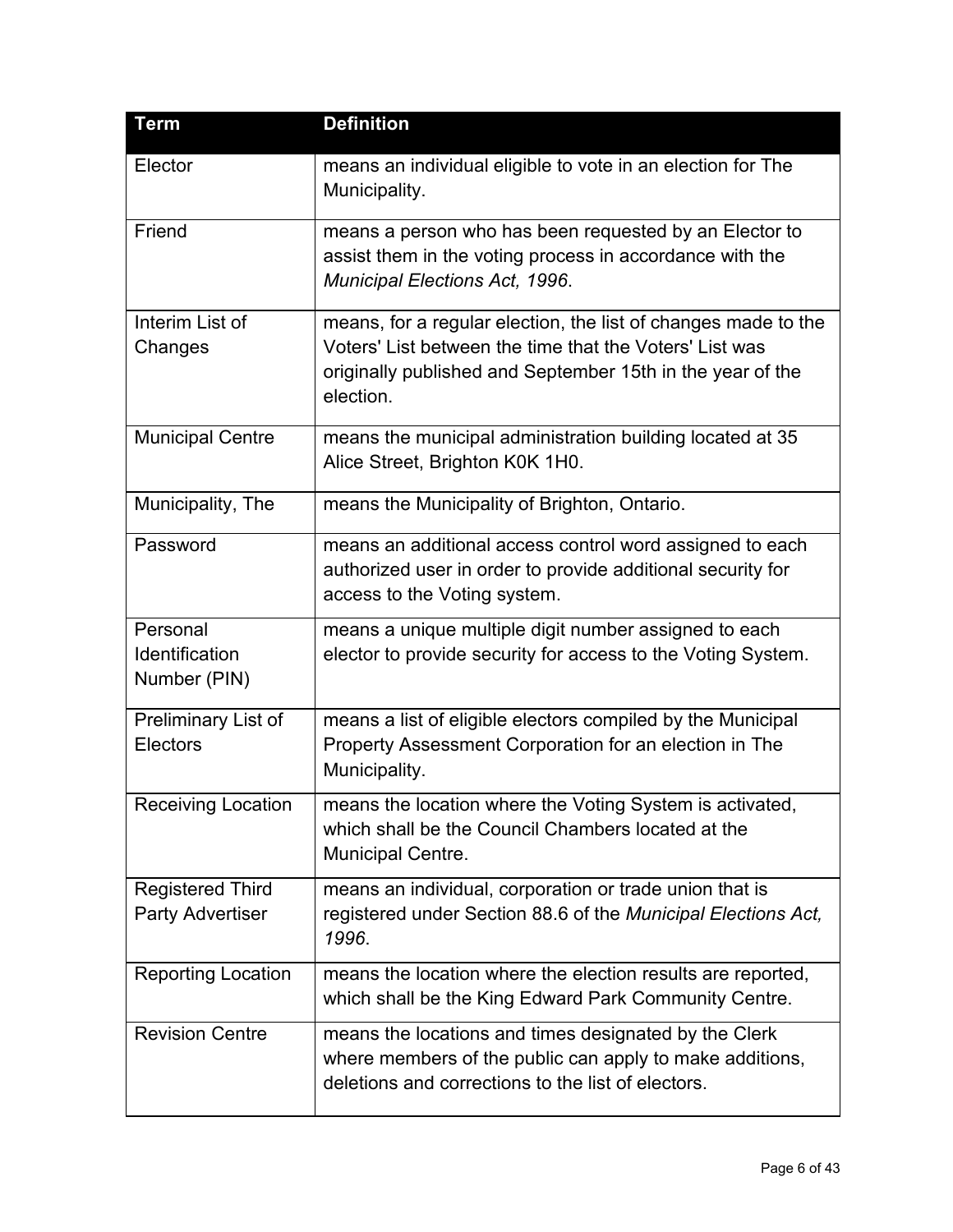| <b>Term</b>                              | <b>Definition</b>                                                                                                                                                                                                                                                                                                                                                                                                           |
|------------------------------------------|-----------------------------------------------------------------------------------------------------------------------------------------------------------------------------------------------------------------------------------------------------------------------------------------------------------------------------------------------------------------------------------------------------------------------------|
| Satisfactory<br>Identification           | means any piece of identification or personal information<br>which would verify the identity of an individual to the<br>satisfaction of an Election Official in accordance with the<br>Ministry of Municipal Affairs and Housing (MMAH) list of<br>"Acceptable Documents for Voter Identification", Ontario<br>Regulation. 304/13 (Voter Identification), or any other<br>identification criteria established by the Clerk. |
| Scrutineer                               | means an individual appointed in writing by a Certified<br>Candidate to represent him or her during the voting process.                                                                                                                                                                                                                                                                                                     |
| <b>Special Voting</b><br>Location        | means the institutions referenced in Subsection 45(7) of the<br><b>Municipal Elections Act, 1996.</b>                                                                                                                                                                                                                                                                                                                       |
| Vendor, The                              | means Simply Voting Inc.                                                                                                                                                                                                                                                                                                                                                                                                    |
| <b>Voter Help Desk</b>                   | means an email address and a telephone help line provided<br>by The Municipality to assist electors with the voting process<br>or other general election inquiries.                                                                                                                                                                                                                                                         |
| <b>Voter Information</b><br>Letter (VIL) | means a letter mailed directly to an Elector's address that<br>provides information necessary for the elector to exercise<br>their right to vote.                                                                                                                                                                                                                                                                           |
| <b>Voters' List</b>                      | means the list of eligible Electors in an election in The<br>Municipality.                                                                                                                                                                                                                                                                                                                                                  |
| <b>Voting Day</b>                        | means the final day on which ballots may be cast in an<br>election in The Municipality.                                                                                                                                                                                                                                                                                                                                     |
| <b>Voting Kiosk</b>                      | means a physical internet-enabled device at an Election Help<br>Centre which is specifically configured to permit electors to<br>cast a ballot on the Voting System during an election.                                                                                                                                                                                                                                     |
| <b>Voting Period</b>                     | means the time during which Electors may cast ballots using<br>the Voting System provided in an election and includes both<br>the Advanced Voting Period and Voting Day.                                                                                                                                                                                                                                                    |
| <b>Voting System</b>                     | means the platform(s) chosen by The Municipality to provide<br>electors with a means of casting their ballot in an election.                                                                                                                                                                                                                                                                                                |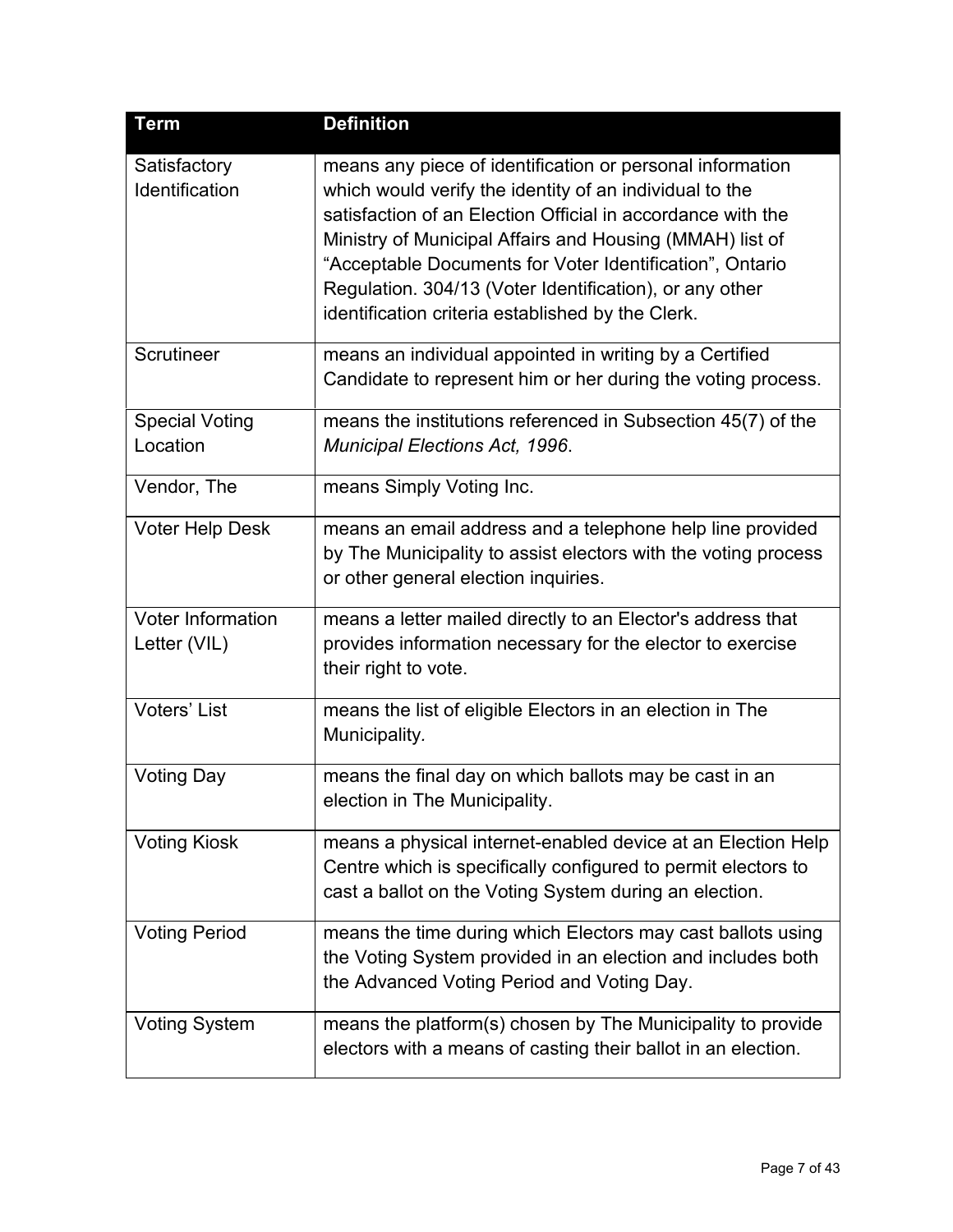# <span id="page-7-0"></span>**3. Application**

- 3.1 This procedure applies to the 2022 Municipal and School Board Elections in The Municipality including any contests for which The Municipality collects a vote on behalf of another Returning Officer for which the election spans municipal boundaries (e.g. French School Board contest).
- 3.2 The procedures and forms established by this document prevail over anything in the Act and its regulations, provided that they are consistent with the principles of the Act as per Subsection 42(4) 2. of the *Municipal Elections Act, 1996.*
- 3.3 Where these procedures do not provide for any matter, the election shall be conducted in a manner that is both practicable and consistent with the principles of the *Municipal Elections Act, 1996,* with the same being determined and established by the Clerk.
- 3.4 These procedures may be amended, as necessary and deemed appropriate, by the Clerk. Any amendment to these procedures shall be signed by the Clerk and a copy of the amendment(s) shall be provided forthwith to all candidates and Registered Third Party Advertisers.
- 3.5 The Clerk will provide access to these procedures to the Returning Officer of any contests for which The Municipality collects a vote on behalf of, and request that the procedures are distributed to candidates who register to run for those offices.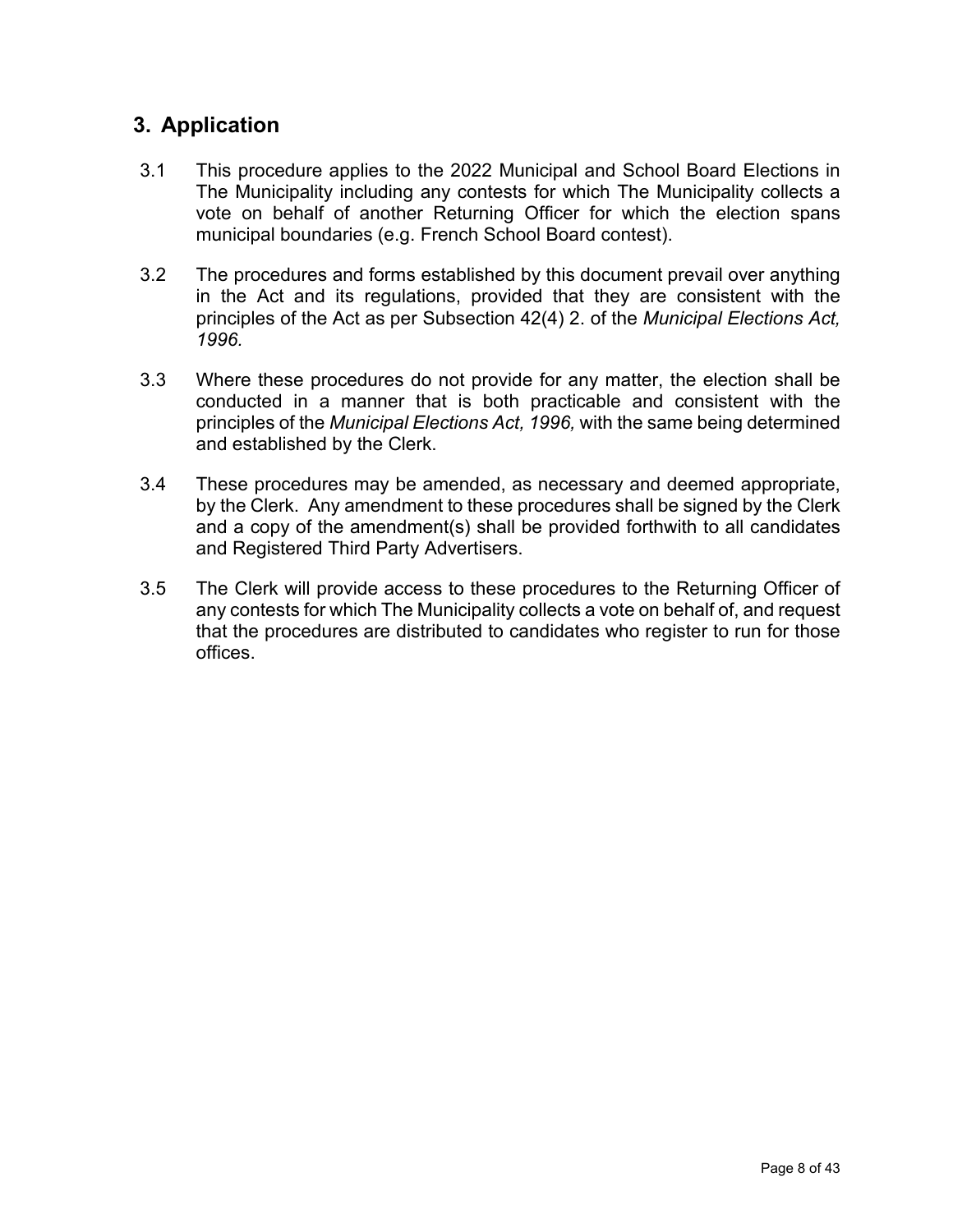### <span id="page-8-0"></span>**4. Election Staff**

- 4.1 The Clerk shall Appoint Deputy Returning Officers and/or designated Election Officials in writing and they may be required to attend a training session, as required by the Clerk, at a time and place as designated by the Clerk.
- 4.2 To avoid suggestions of conflict and to protect the integrity of the election process, the following are ineligible to be appointed as designated Election Officials by the Clerk:
	- Persons under 18 years of age;
	- A candidate;
	- Spouse, child of a candidate;
	- Scrutineers;
	- Candidate's financial officer;
	- Campaign manager, spokespersons or worker;
	- Persons convicted under the *Municipal Elections Act* or earlier version thereof;
	- Persons barred from being a candidate in the current election; and,
	- Any other person deemed inappropriate by the Clerk having regard for the public interest or the integrity of the election process.
- 4.3 Select staff at the Special Voting Locations will be appointed as Election Officials to assist in the voting process of their residents.
- 4.4 The Clerk's decisions regarding the appointment or non-appointment of designated Election Officials shall be final and not open for review.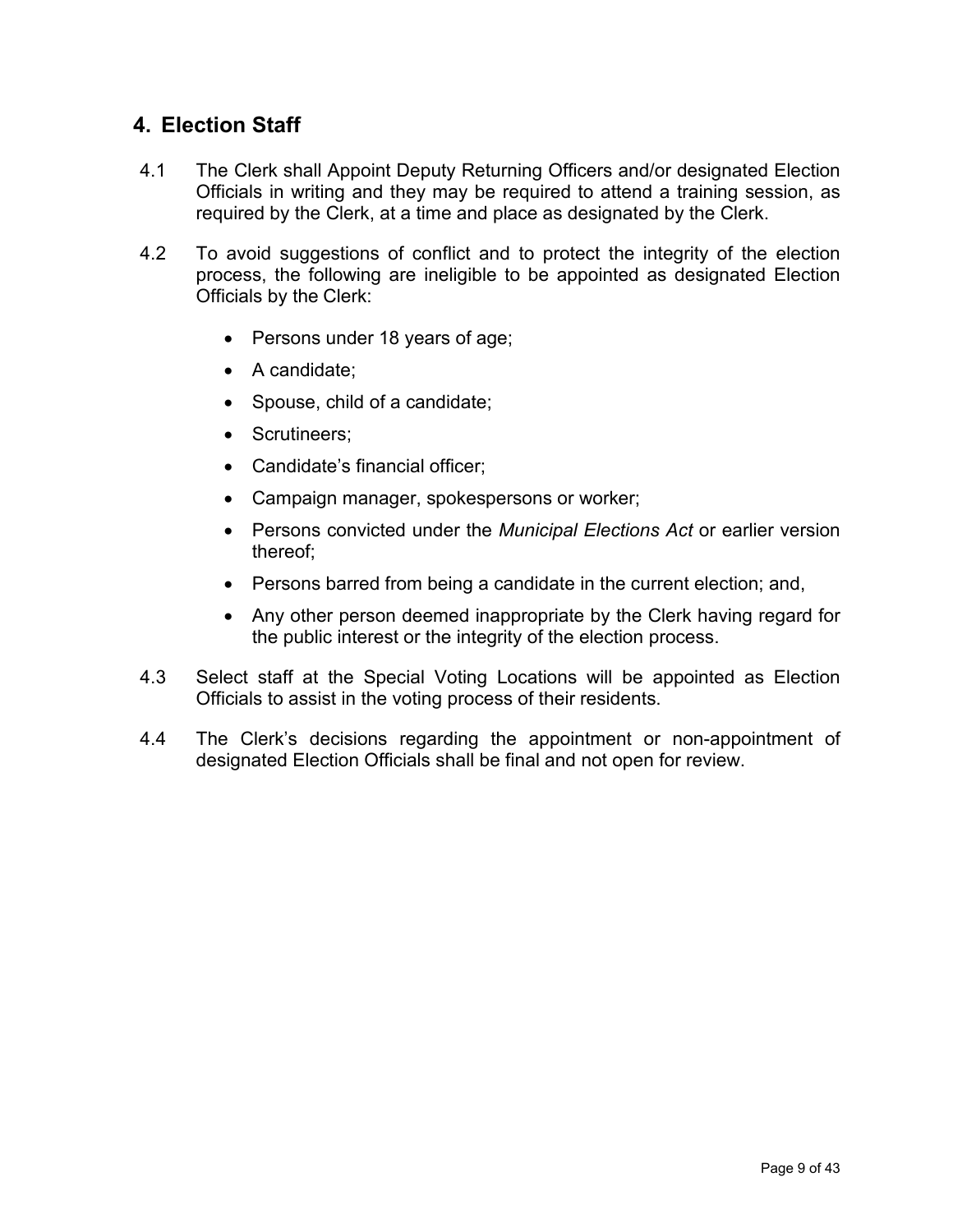### <span id="page-9-0"></span>**5. Secrecy**

- 5.1 The Clerk shall require all Election Official(s) and/or other persons working in connection with the municipal elections to swear or affirm an oath of secrecy (form EL11), committing to upholding the secrecy provisions established in Section 49 of the Act.
- 5.2 No person shall interfere or attempt to interfere with an elector while in the process of accessing the Internet Voting service or interfere or attempt to interfere in the voting process while using the Internet Voting service unless expressly requested and authorized by an elector to provide assistance.
- 5.3 No person shall obtain or attempt to obtain information about how an elector intends to vote or has voted. Any individual requested by an elector to assist him or her in voting is required to maintain the secrecy of the vote(s) cast by the elector and, if marking the ballot on behalf of the elector, shall vote according to the instructions and wishes of the elector.
- 5.4 No person shall communicate any information that might have been inadvertently obtained about how an elector intends to vote or has voted.
- 5.5 No elector shall reveal how they intend to vote while in an Election Help Centre, except for the purposes of obtaining assistance in voting from either a Friend or an Election Official. Any other person present must withdraw until the voter finishes instructing the Friend or Election Official, as the case may be.
- 5.6 All electors voting at an Election Help Centre may vote with the assistance of a Friend. However, the Friend shall be required to take the appropriate oath (form EL27) prior to providing assistance, to be administered by an Election Official. No person shall be allowed to act as a Friend of more than one voter at an Election Help Centre.
- 5.7 All complaints regarding breaches of secrecy may be investigated by the proper authorities and may be prosecuted according to the provisions of "Offences, Penalties and Enforcement" under Sections 89 through 94 of the *Municipal Elections Act, 1996.*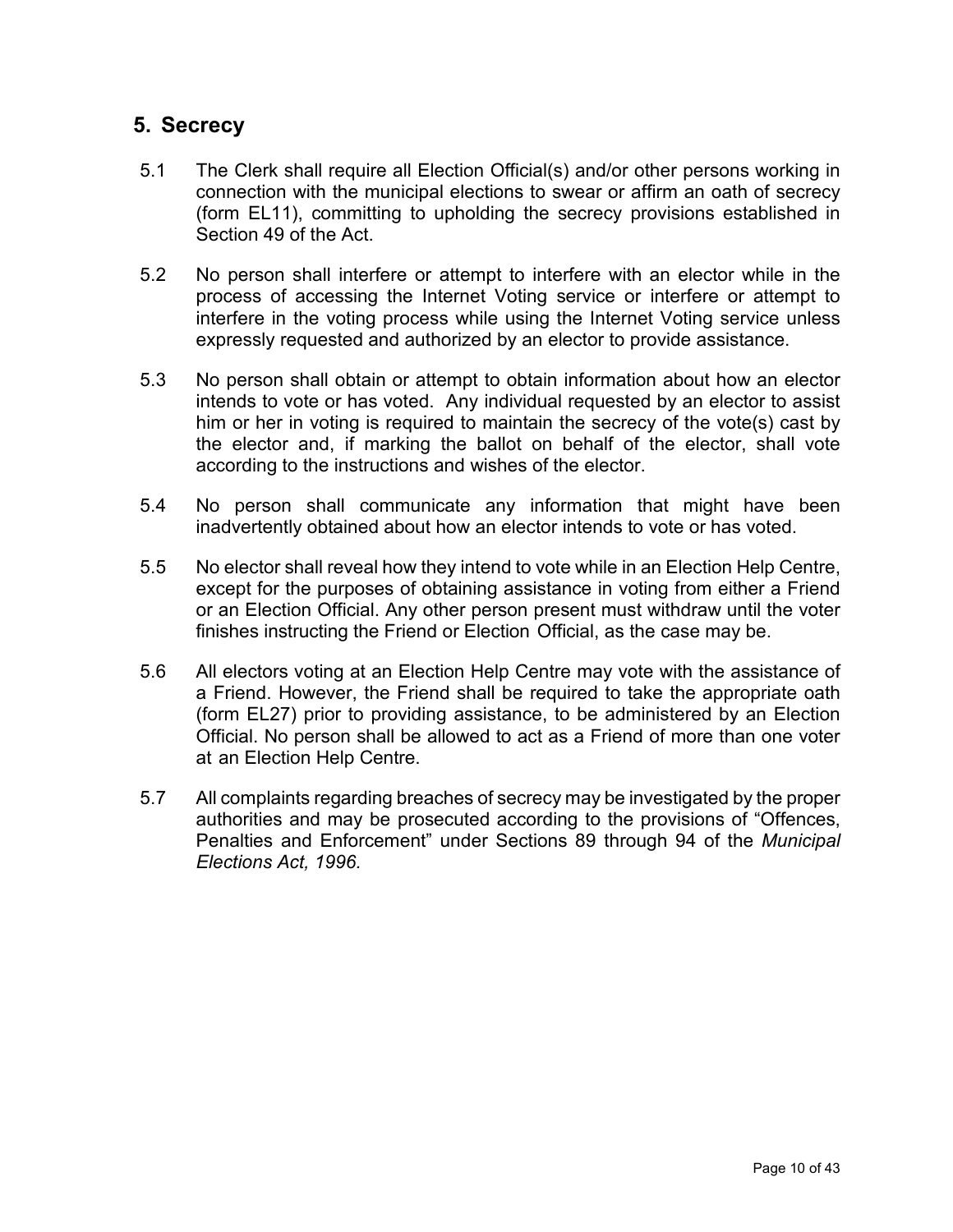# <span id="page-10-0"></span>**6. Voters' List**

- 6.1 The Preliminary List of Electors shall be requested from the Municipal Property Assessment Corporation (MPAC) in an electronic format, by July 31, 2022, or such date as to be agreed upon by the Clerk and MPAC. The list shall be reviewed by the Clerk and obvious errors shall be corrected as permitted under Section 22 of the *Municipal Elections Act, 1996,* and the list shall be approved for use as the Voters' List on or before September 1, 2022.
- 6.2 The list shall be distributed in electronic format to those who are entitled to copies under the Act. All Certified Candidates shall be entitled to the part of the Voters' List that contains the electors who are entitled to vote for that office, at no cost. Candidates may produce paper copies at their own effort and cost, should they choose to do so. Each Certified Candidate shall sign the Candidate's Declaration - Proper Use of the Voters' List form (EL14) stating that the Voters' List shall not be used for any purposes other than the 2022 Municipal and School Board elections, in accordance with Subsection 88(10) of the *Municipal Elections Act, 1996.* The Clerk, at their sole discretion, may determine which data fields shall be included in the copy of the Voters' List provided to Candidates for each electoral category.
- 6.3 The list shall be accessible by authorized Election Officials, who will use the DataFix VoterView system to facilitate additions and changes during the revision period and perform other functions as required, subject to the security permissions assigned to each Official.
- 6.4 Additions, corrections and deletions may be made to the list in accordance with the *Municipal Elections Act, 1996*, and in accordance with the Instructions for Voters' List Revisions and PIN Replacement.
- 6.5 In accordance with Subsection 27(1) of the *Act,* the Clerk shall produce the Interim List of Changes reflecting changes made up until September 15, 2022, using VoterView*,* and make available electronically these additions, corrections and deletions to those who are entitled to copies of the Voters' List under the *Act*.
- 6.6 The Voters' List shall be provided by DataFix to The Vendor in computer format at a time to be determined by the Clerk, to allow for activation of the Voting System. Once the Voters' List has been loaded into the Voting System it will remain synchronized; any additions, deletions or changes to elector information in VoterView will automatically and instantly be reflected in the Voting System.
- 6.7 The Voters' List shall be provided by The Vendor to Taylor Demers Mail Processing Inc. in computer format at a time to be determined by the Clerk, to allow for printing of the Voter Information Letters in time for delivery. Voter Information Letters shall be sent via Canada Post Lettermail to all eligible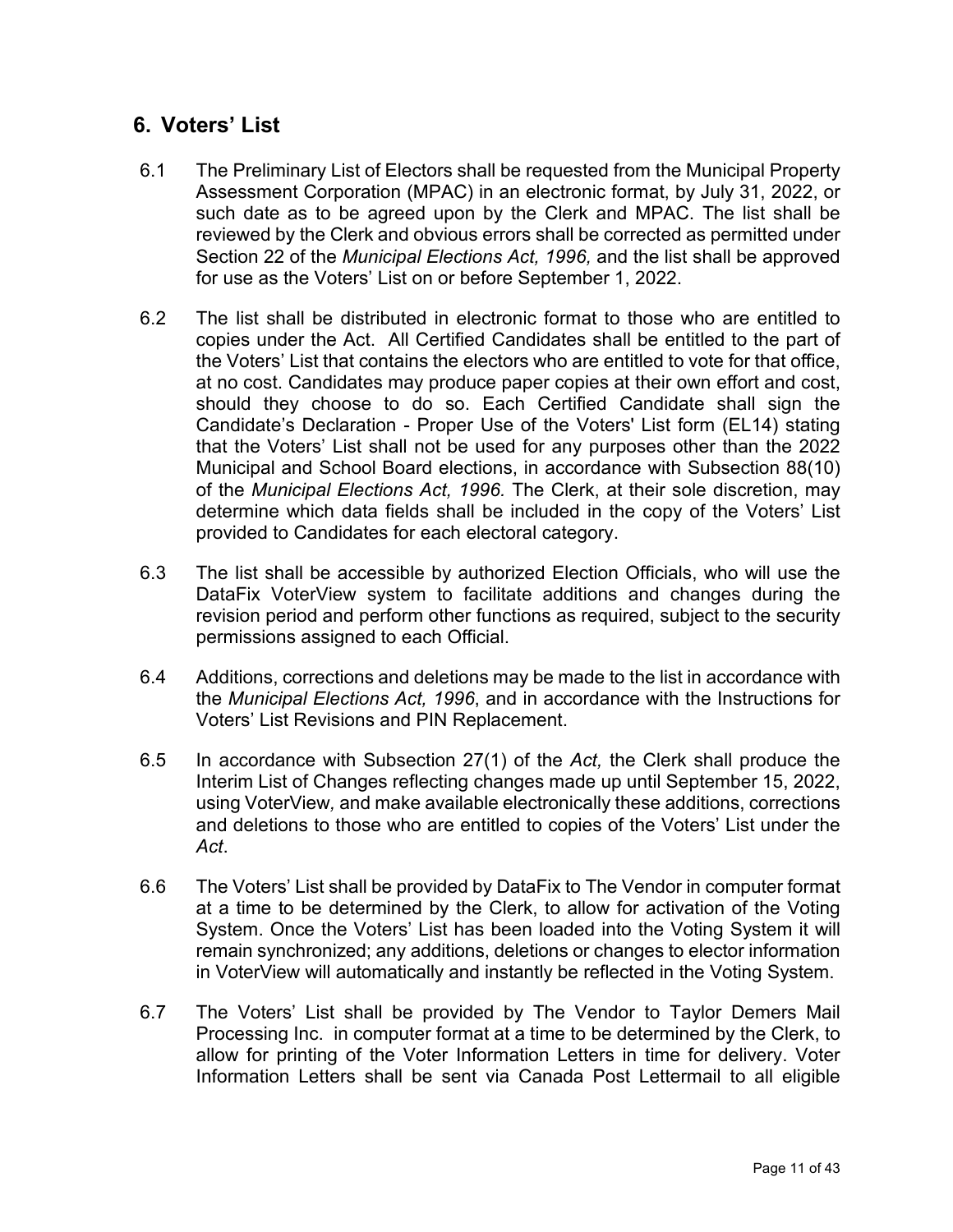Electors no later than September 29, 2022, to enable them to use the Internet Voting service.

- 6.8 All Certified Candidates shall receive usernames and Passwords allowing them to access the Voters' List in the Voting System for the purposes of viewing which electors have voted during the Voting Period. The Municipality will not produce a physical or electronic excerpt of the Voters' List indicating Electors that have voted; it is expected that Candidates will use this access. This access does not provide information on how an elector has voted, only whether or not they have participated in the election. Candidates may access this information anytime from October 17, 2022, the start of the Voting Period, until October 24, 2022 at 9:00 a.m.
- 6.9 The Municipal Centre will be a Revision Centre during normal business hours from September 1, 2022 to October 21, 2022 and until 8:00 p.m. on October 24, 2022. During the Voting Period, when open as an EHC, the main branch of the Brighton Public Library will also act as a Revision Centre.
- 6.10 The Revision Centres shall be responsible for the following:
	- 6.10.1 Eligible Electors who attend the Revision Centre and are not on the Voters' List will be able to be added to the list by filling out the Application to Amend Voters' List form (EL15) and providing satisfactory identification in accordance with the Instructions for Voters' List Revisions and PIN Replacement.
	- 6.10.2 Eligible Electors who are already on the list but wish to correct their information can attend a Revision Centre or contact the Voter Help Desk to do so in accordance with the Instructions for Voters' List Revisions and PIN Replacement.
	- 6.10.3 Persons wishing to remove a deceased person's name from the Voters' List may submit a completed 'Application for Removal of Another's Name from Voters' List' form (EL16) to a Revision Centre, which shall be forwarded to the Clerk for review before the final decision to remove the deceased individual's name from the list.
	- 6.10.4 Where a person on the Voters' List has lost his or her Voter Information Letter or did not receive it in the mail, they can attend a Revision Centre or contact the Voter Help Desk in order to obtain their VIL with a replacement PIN in accordance with the Instructions for Voters' List Revisions and PIN Replacement.
- 6.11 The Final List of Changes shall be provided to MPAC by November 23, 2022 by DataFix upon the Clerk's authorization.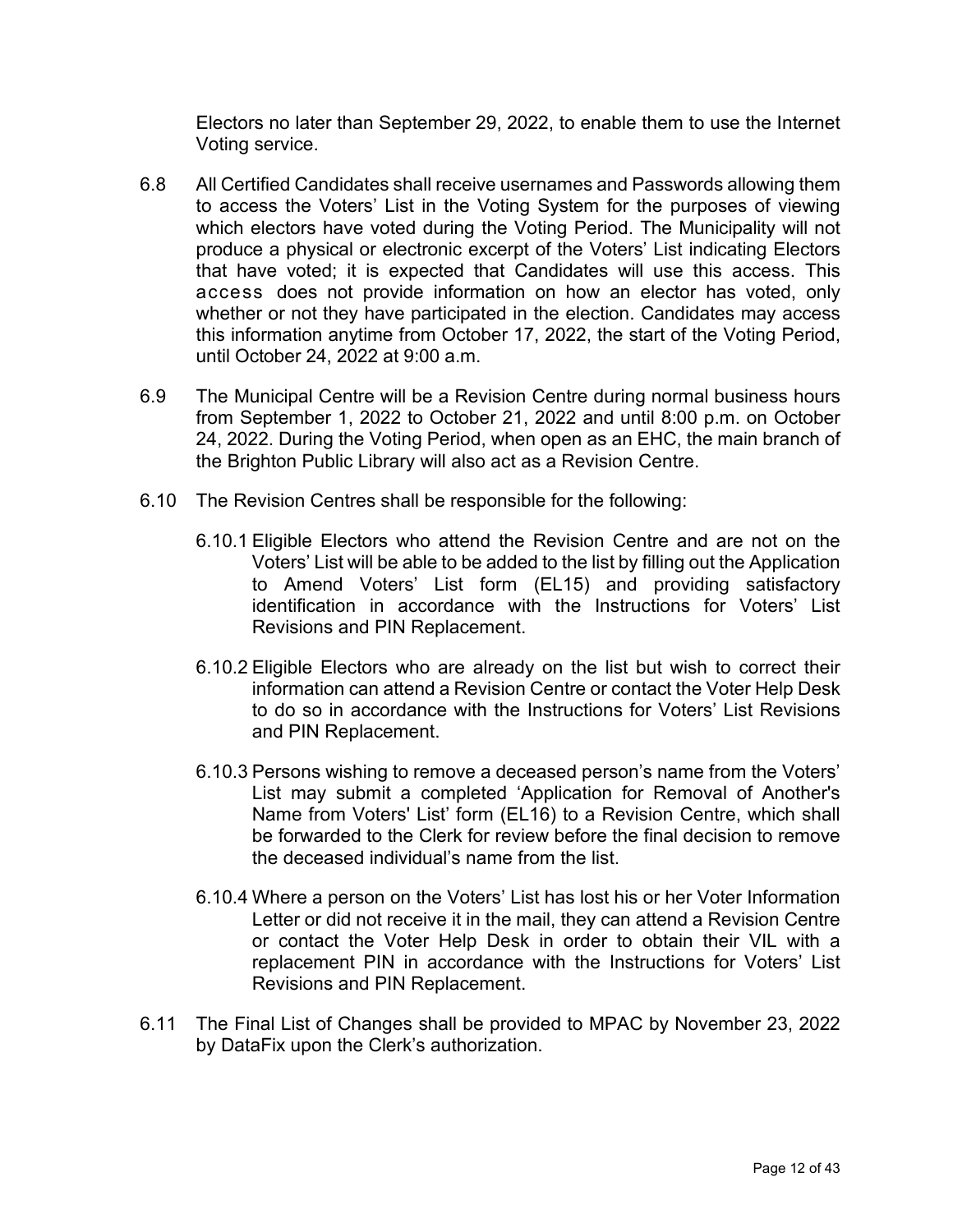# <span id="page-12-0"></span>**7. Voter Qualifications**

- 7.1 A voter is entitled to vote once in a municipality where he or she resides even if the voter has more than one qualifying property address, a voter may only have one permanent residence.
- 7.2 A person's residence is the permanent lodging to which, whenever absent, they intend to return. The following rules apply in determining a person's residence:
	- 7.2.1 A person may only have one residence at a time;
	- 7.2.2 The place where a person's family resides is also their residence, unless they move elsewhere with the intention of changing their permanent lodging place;
	- 7.2.3 If a person has no other permanent lodging place, the place where they occupy a room or part of a room as a regular lodger to which they habitually returns is their residence.
- 7.3 Subsection 2(3) of the Act allows persons without a permanent residence to qualify to be added to the Voters' List during the revision period by submitting an application to the Clerk. If a person has no permanent residence or lodging place, the following rules apply in determining his or her residence:
	- 7.3.1 The place to which the person most frequently returned to sleep or eat during the five weeks preceding the determination in his or her residence.
	- 7.3.2 If the person returns with equal frequency to one place and to another to eat, the place to which they return to sleep is their residence.
	- 7.3.3 Multiple returns to the same place during a single day, whether to eat or to sleep shall be considered one return.
	- 7.3.4 A person's declaration regarding the places to which they returned to eat or to sleep during a given time period is conclusive, in the absence of evidence to the contrary.
- 7.4 Part-Time Residents
	- 7.4.1 Trailer owners in campgrounds are tenants of the campground may be considered electors. Under a timeshare contract, to be eligible, the person must be entitled to use the land on Voting Day, or for a period of 6 weeks or more during the calendar year in which the election is held.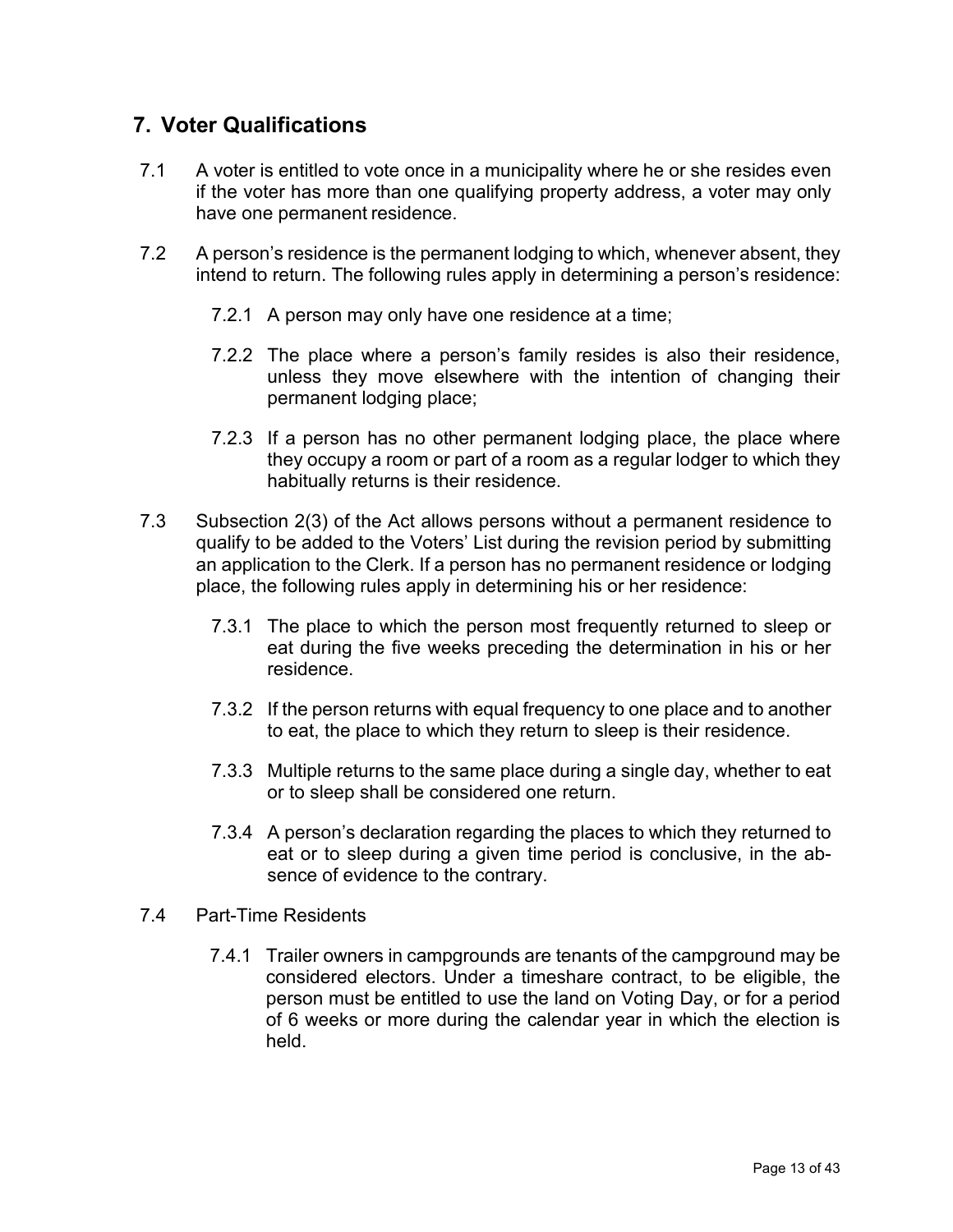7.4.2 Cottage renters must be able to present a rental agreement for a period of 6 weeks or more during the calendar year of which the election is held.

#### 7.5 Students

- 7.5.1 A person my have residences in two local municipalities at the same time if the person lives in one of the local municipalities in order to attend an education institution but not with the intention of changing their permanent lodging place, and the person's permanent lodging place is in the other local municipality. Therefore, students can vote in the municipality where they attend school and they can also vote in the municipality where they live, as per Subsection 2(2.1) of the Act.
- 7.6 A voter may be asked to furnish proof that is satisfactory to the Election Official of the person's identity or qualifications, including citizenship or residency, or of any other matter. Acceptable Identification displays both a name and address and may be one of the following:
	- 7.6.1 Ontario Driver's Licence
	- 7.6.2 Ontario Health Card (photo card)
	- 7.6.3 Ontario Photo Card
	- 7.6.4 Ontario Motor Vehicle Permit (vehicle portion)
	- 7.6.5 Cancelled personalized cheque
	- 7.6.6 Mortgage statement, lease or rental agreement relating to property in Ontario
	- 7.6.7 Insurance policy or insurance statement
	- 7.6.8 Loan agreement or other financial agreement with a financial institution
	- 7.6.9 Document issued or certified by a court in Ontario
	- 7.6.10 Any other document from the government of Canada, Ontario or a municipality in Ontario or from an agency or such a government
	- 7.6.11 Any document from a Band Council in Ontario established under the *Indian Act* (Canada)
	- 7.6.12 An income tax assessment notice
	- 7.6.13 Statement of Employment Insurance Benefits Paid T4E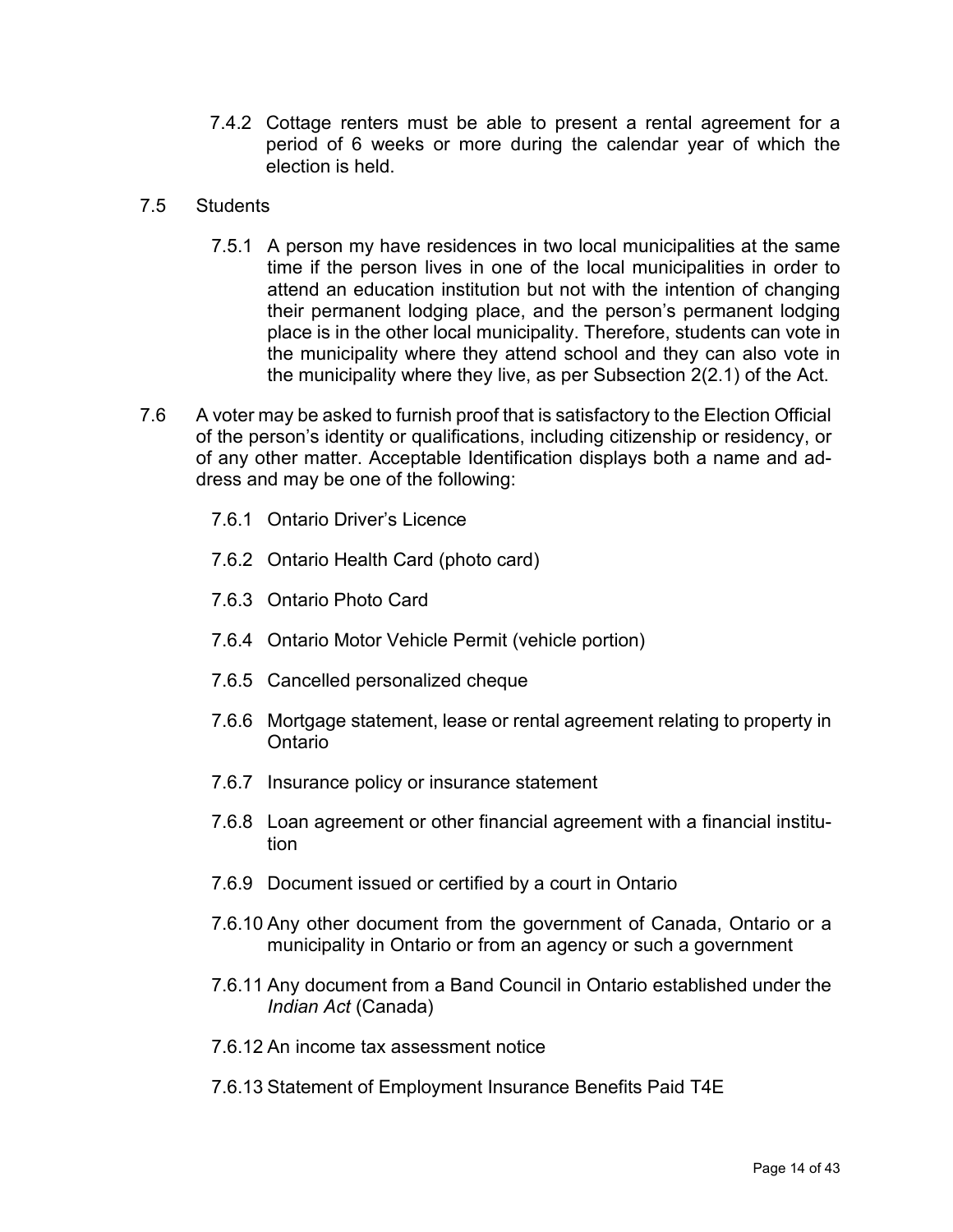- 7.6.14 Statement of Old Age Security T4A (OAS)
- 7.6.15 Statement of Canada Pension Plan Benefits T4A (P)
- 7.6.16 Canada Pension Plan Statement of Contributions
- 7.6.17 Statement of Direct Deposit for Ontario Works
- 7.6.18 Statement of Direct Deposit for Ontario Disability Support Program
- 7.6.19 Workplace Safety and Insurance Board Statement of Benefits T5007
- 7.6.20 Property tax assessment
- 7.6.21 A credit card statement, bank account statement or RRSP, RRIF, RHOSP or T5 statement
- 7.6.22 CNIB Card or a card from another registered charitable organization that provides services to persons with disabilities
- 7.6.23 A hospital card or record
- 7.6.24 Document showing campus residence, issued by the office or officials responsible for student residence at a post-secondary institution
- 7.6.25 Document showing residence at a long-term care home under the *Long-Term Care Homes Act, 2007*, issued by the Administrator for the home
- 7.6.26 A utility bill for hydro, water, gas, telephone or cable TV or a bill from a public utilities commission
- 7.6.27 A cheque stub, T4 statement or pay receipt issued by an employer
- 7.6.28 A transcript or report card from a post-secondary school
- 7.6.29 Vehicle ownership
- 7.7 A person is entitled to be an elector at an election held in a local municipality if, on Voting Day, they,
	- 7.7.1 reside in the local municipality or is the owner or tenant of land there, or the spouse of such owner or tenant;
	- 7.7.2 are a Canadian citizen;
	- 7.7.3 are at least 18 years old; and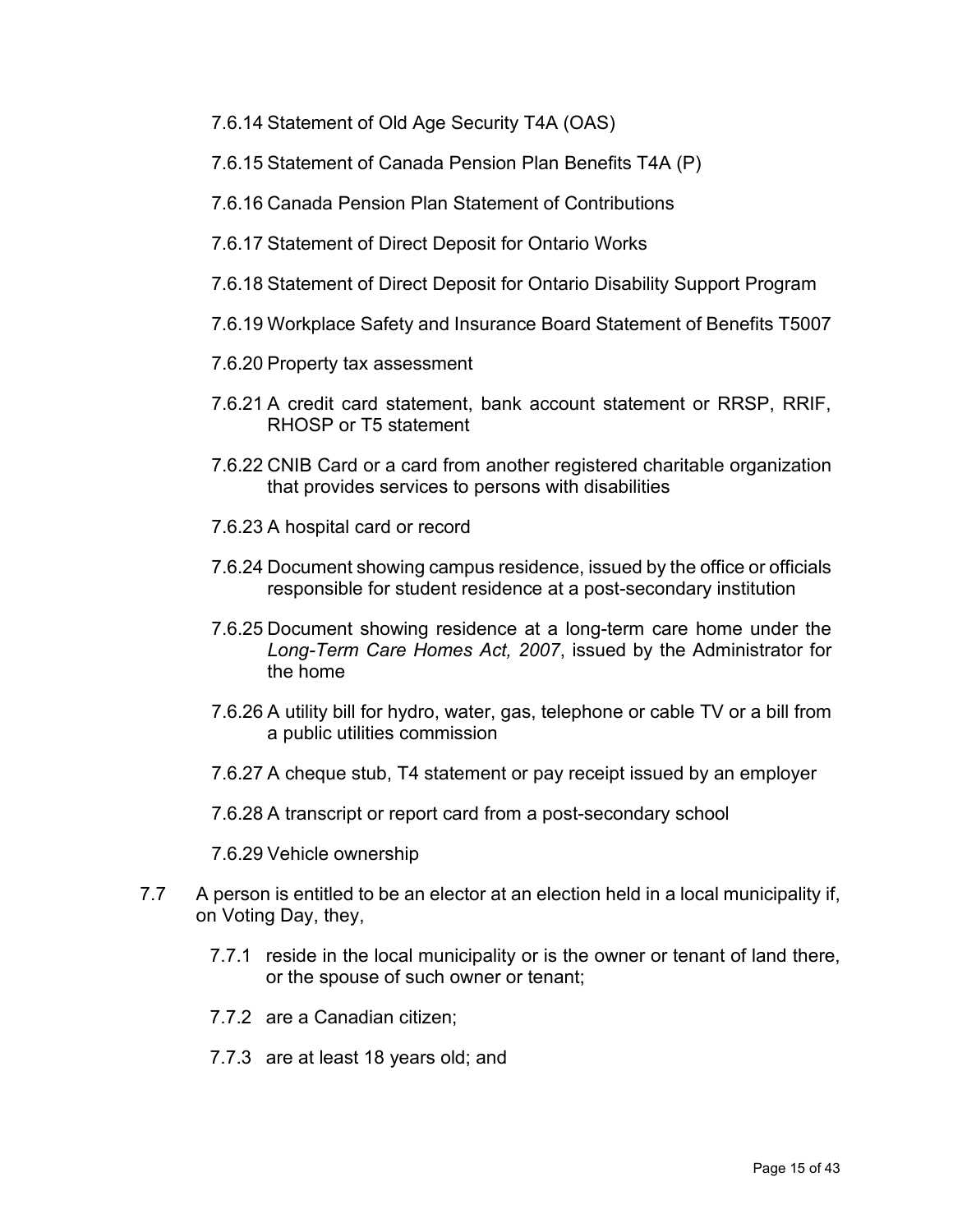- 7.7.4 are not prohibited by law from voting under Subsection 17(3) of the Municipal *Elections Act, 1996,* or otherwise.
- 7.8 Persons Prohibited from Voting
	- 7.8.1 Subsection 17(3) of the Act outlines those that are prohibited from voting:
		- a) A person who is serving a sentence of imprisonment in a penal or correctional institution,
		- b) A corporation,
		- c) A person acting as an executor or trustee or in any other representative capacity, except as a voting proxy in accordance with Section 44, and
		- d) A person who was convicted of the corrupt practice described in Subsection 90(3), if voting day in the current election is less than five (5) yeas after Voting Day in the election in respect of which he or she was convicted.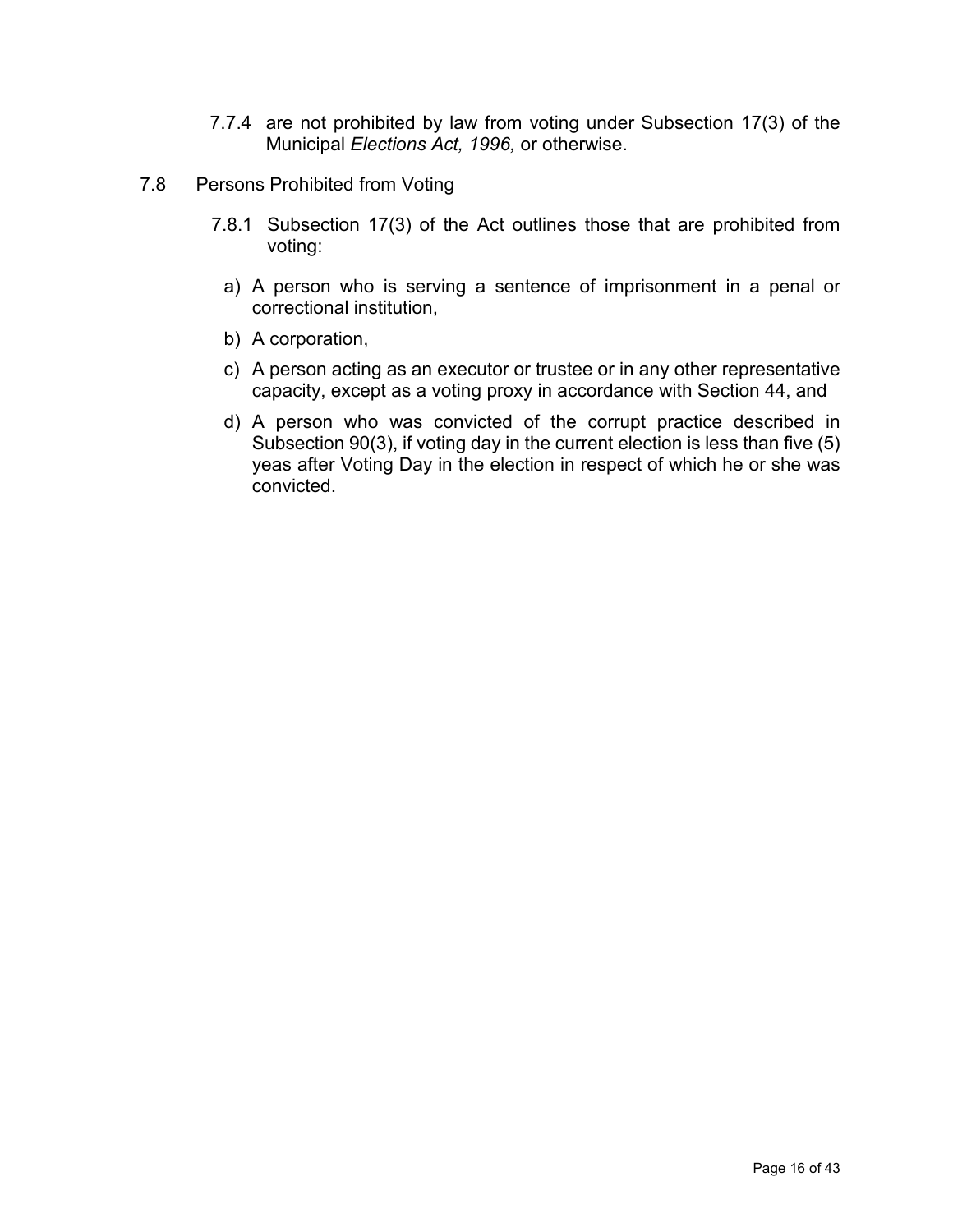#### <span id="page-16-0"></span>**8. Notice of Election**

- 8.1 The Clerk shall notify electors of the following through the use of newspaper advertisements, social media, the municipal website, direct mail-outs, any combination of the aforementioned methods, or any other method deemed appropriate by staff of The Municipality:
	- 8.1.1 That a municipal election is being held in The Municipality which has adopted an alternative voting method, being Internet Voting;
	- 8.1.2 The times and dates of the Voting Period, as well as in-person voting assistance opportunities and Special Voting Locations;
	- 8.1.3 Who is eligible to vote in the municipal election;
	- 8.1.4 Information regarding the Voter Help Desk and how eligible electors can check to see if their name is on the Voters' List or if their information is correct;
	- 8.1.5 The offices for which persons may be nominated and the nomination procedure; and
	- 8.1.6 The opportunity to become a Registered Third Party Advertiser and the registration procedure.
- 8.2 The Clerk shall determine the date(s) of all advertisements including the newspaper(s) and the notices that are to appear in order to comply with the requirements of the *Municipal Elections Act, 1996.*
- 8.3 Each person on the Voters' List shall be mailed a sealed Voter Information Letter via Canada Post Lettermail containing, at minimum:
	- 8.3.1 Their PIN and designated internet address (URL) to cast their vote;
	- 8.3.2 Instructions on how to vote;
	- 8.3.3 Dates and hours of Internet Voting;
	- 8.3.4 The email address and telephone number of the Voter Help Desk;
	- 8.3.5 Locations, dates and hours of Election Help Centres;
	- 8.3.6 A list of contests and candidates;
	- 8.3.7 Voter eligibility criteria; and
	- 8.3.8 Illegal and corrupt practices.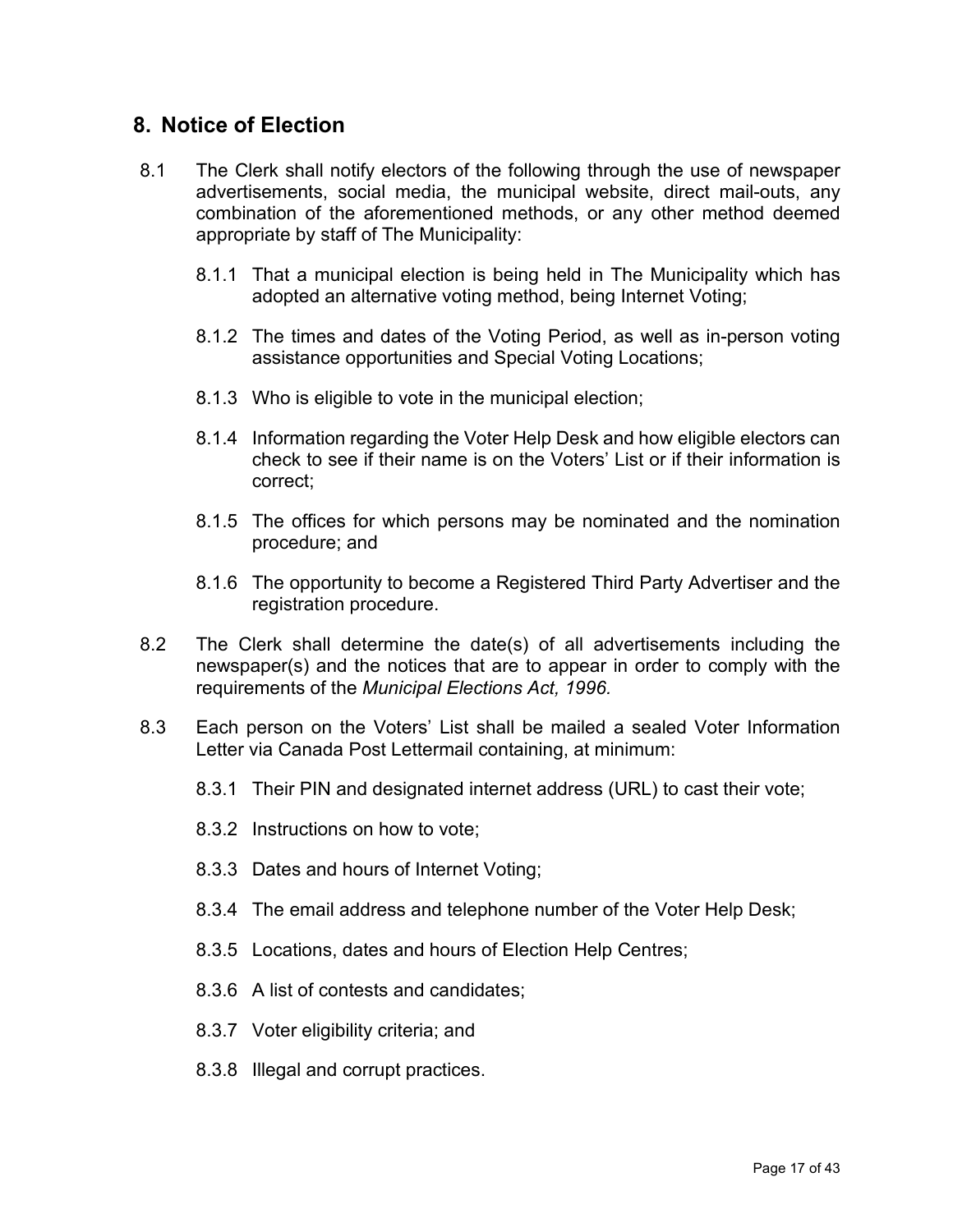8.4 Where possible and if desirable, cooperative advertising with other municipalities may take place.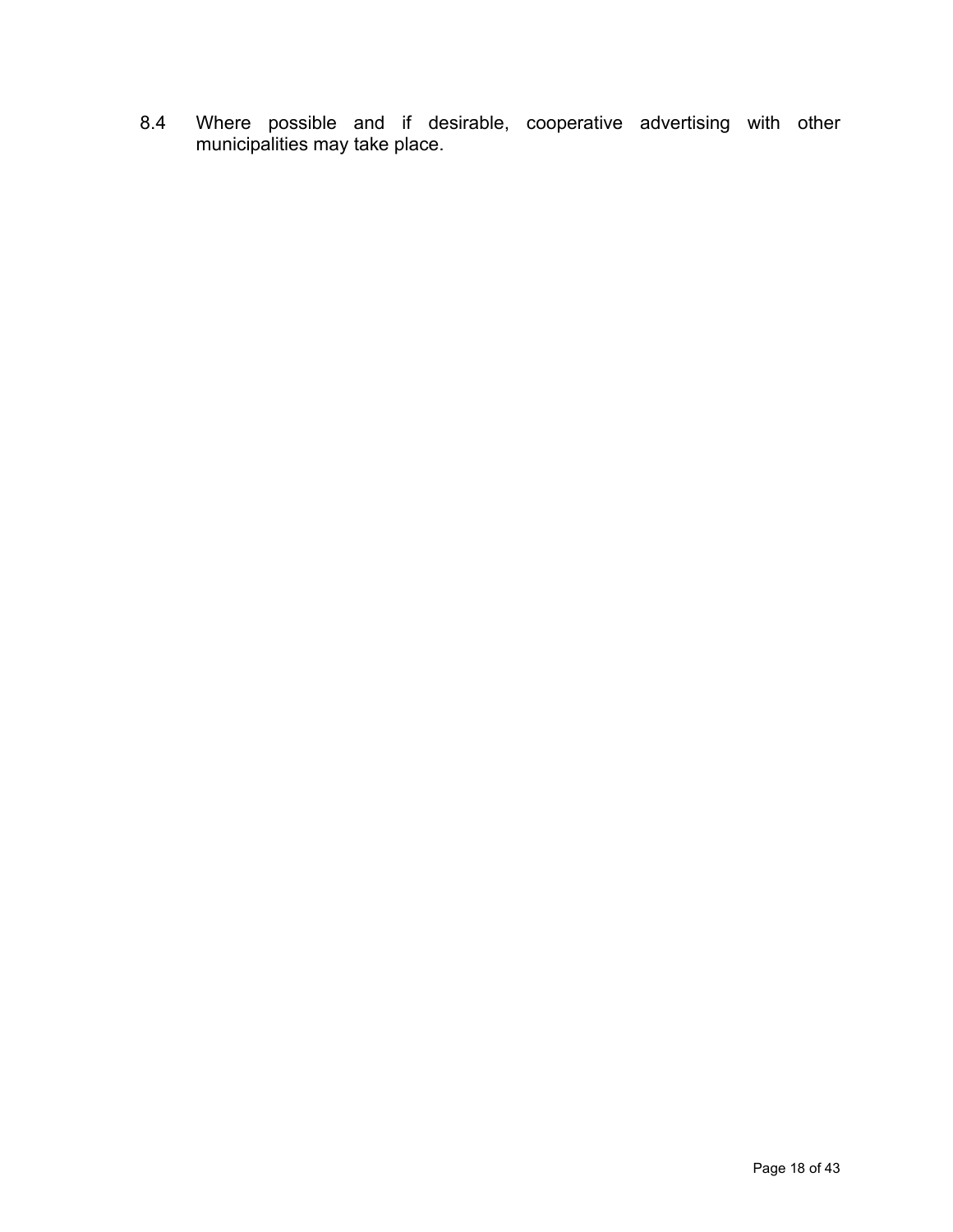### <span id="page-18-0"></span>**9. Nominations**

- 9.1 Nominations are to be filed with the Clerk or designated Election Official, on the prescribed form, at the Municipal Centre, in person or through an agent, during normal office hours, on any day on or after May 2<sup>nd</sup>, in the year of a regular election before Nomination Day, August 19<sup>th</sup>, between the hours of 9:00 a.m. and 2:00 p.m. The nomination paper may not be faxed or e- mailed.
- 9.2 On Nomination Day, the prescribed filing time is 9:00 a.m. to 2:00 p.m. and nominations will be accepted at the Municipal Centre only. Nominations will be closed at 2:00 p.m. sharp and only those persons present in the Clerk's Office at that time will be considered forfiling.
- 9.3 Nominations must be on the prescribed form and accompanied by the prescribed fee. (Councillor – one hundred dollars, Mayor – two hundred dollars – cash (including debit), money order or certified cheque). Candidates will be required to provide photo-identification when submitting the nomination forms.
- 9.4 All candidates must provide designated Election Officials with proof of identity and qualifying address within the municipality when filing a nomination. If an agent is filing on behalf of a candidate, the agent must provide a copy of the candidate's proof of identity, as well as their own.
- 9.5 Nomination forms received on or before Nomination Day will be reviewed for completeness when filed and will be certified at a later date, on or before 4:00 p.m. the Monday following Nomination Day (August 22<sup>nd</sup>).
- 9.6 Anyone wishing to run for office on Council must submit the signatures of at least 25 voters supporting the nomination, and which persons may endorse more than one nomination. The individuals providing the signatures will each have to sign a declaration stating that they were eligible to vote in the municipality on the day that they signed the endorsement.

The Nomination Form must be accompanied by:

- a) The prescribed declaration by each of the persons endorsing the nomination;
- b) A declaration of qualification in the prescribed form, signed by the person being nominated; and,
- c) The prescribed nomination filing fee.
- 9.7 If a candidate files a nomination, and then changes their mind and decides to run for a different office on the same council, they are not required to submit new signatures.
- 9.8 The requirement to submit 25 nomination signatures does not apply to candidates running for school board trustee positions.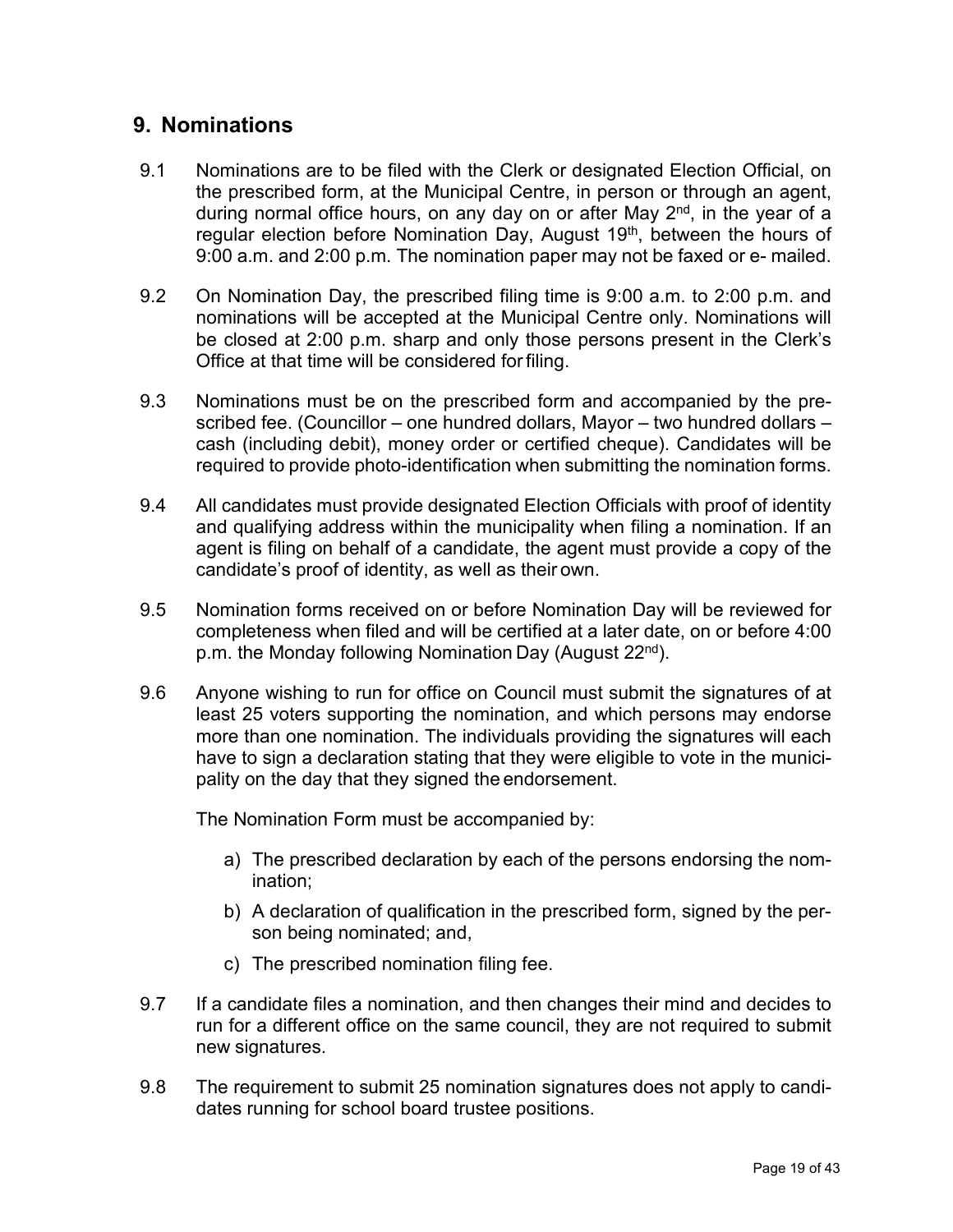- 9.9 The Nominee's Name as it is to appear on the ballot is subject to approval of the Clerk.
- 9.10 Notices of Offices for which persons may be nominated and nomination procedures shall be given by advertisement in a local newspaper with general circulation prior, to Nomination Day.
- 9.11 An unofficial list of persons who have submitted nomination forms and the office that they are seeking election to, shall be updated as soon as practical after receipt of nomination papers. The list will also be included on the Municipality's Website (www.brighton.ca/elections) and will be available for review at the Municipal Centre.
- 9.12 An official list shall be posted once nomination forms have been certified and the nomination period has expired.
- 9.13 A candidate is entitled to a refund of the nomination filing fee if the financial statements required under Subsection 88.25(1) of the Act are filed on or before 2 p.m. on the filing date; or they withdraw their nomination before 2:00 p.m. on Nomination Day.
- 9.14 The Clerk's decision to certify or reject a nomination is final.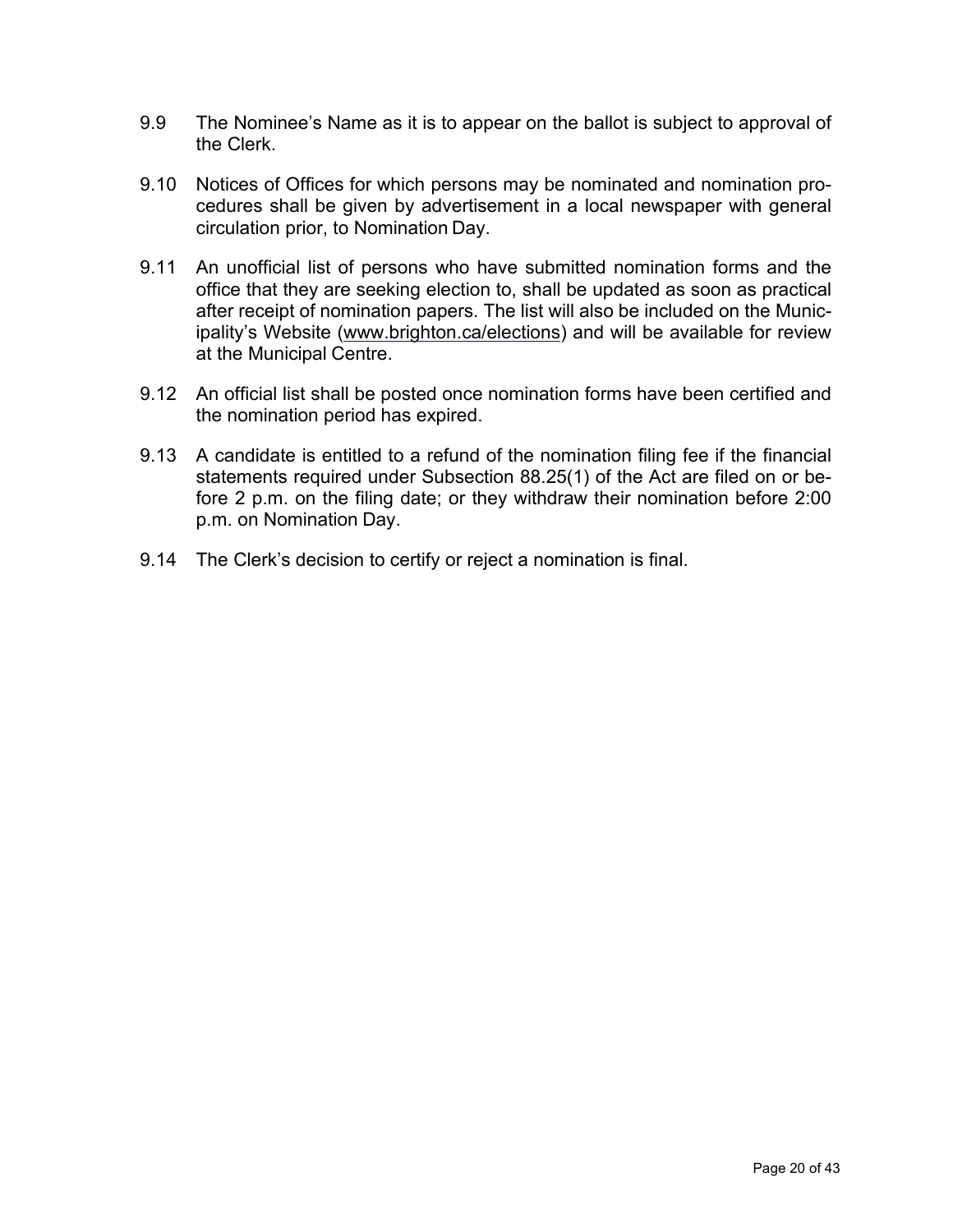#### <span id="page-20-0"></span>**10. Withdrawal of Nominations**

- 10.1 A candidate shall appear in person, with identification, in order to withdraw their nomination in the Clerk's Office before 2 p.m. on NominationDay.
- 10.2 If the nomination is withdrawn by an agent, then the agent shall appear in person, with identification and a Letter of Authorization to represent the candidate, in order to withdraw the candidate's nomination.
- 10.3 Nominations for One Office Only If a person has been nominated for an office and is nominated for another office, the first nomination shall be deemed to have been withdrawn at the time the second nomination is filed.
- 10.4 The process for receiving a Withdrawal of Nomination shall be as follows:
	- 10.4.1 Retrieve the candidate's file and nomination paper.
	- 10.4.2 Provide the candidate with a copy of the "Withdrawal of Nomination Form". Ensure that all information is filled out correctly. Fill in 'Clerk or Designate' box.
	- 10.4.3Provide a copy of the form and inform the candidate that the filing fee will be reimbursed by cheque upon receipt of the completed Financial Statement. The original form, copy of the cheque and the Financial Statement shall be placed in the candidate's file.
	- 10.4.4 Remove the candidate's name from the 'Unofficial List of Candidates'.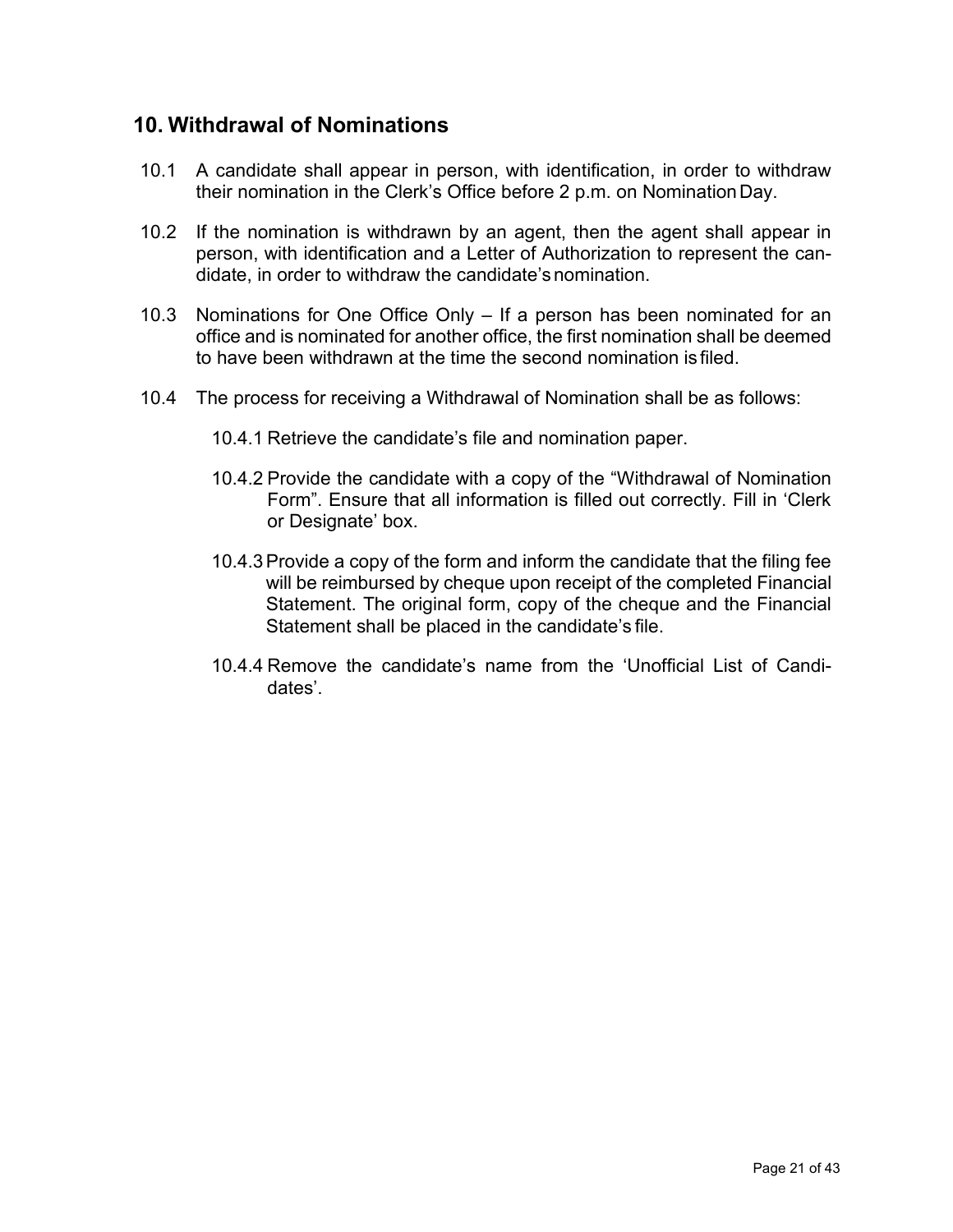# <span id="page-21-0"></span>**11. Acclamations**

- 11.1 If the number of candidates nominated for any office is equal to or less than the number that are required to be elected to that office, the Clerk will, after 4 p.m. on the Monday following Nomination Day, declare the candidate(s) acclamation and prepare the Declaration of Acclamation.
- 11.2 The Clerk will post this list on the Municipal Website. The Clerk will also provide a copy of the declaration to the acclaimed candidate(s) and will place a copy of the declaration in the candidate's file.
- 11.3 If the number of Certified Candidates still does not exceed the remaining number of vacancies, additional nominations may be filed on the Wednesday following Nomination Day, between 9:00 a.m. and 2:00 p.m. The Clerk will certify the additional nominations by 4:00 p.m. on the Thursday following Nomination Day, and after 4:00 p.m., declare the additional candidate or candidates elected by acclamation.
- 11.4 The Clerk will post this list on the Municipal Website. The Clerk will also provide a copy of the declaration to the acclaimed candidate(s) and will place a copy of the declaration in the candidate's file.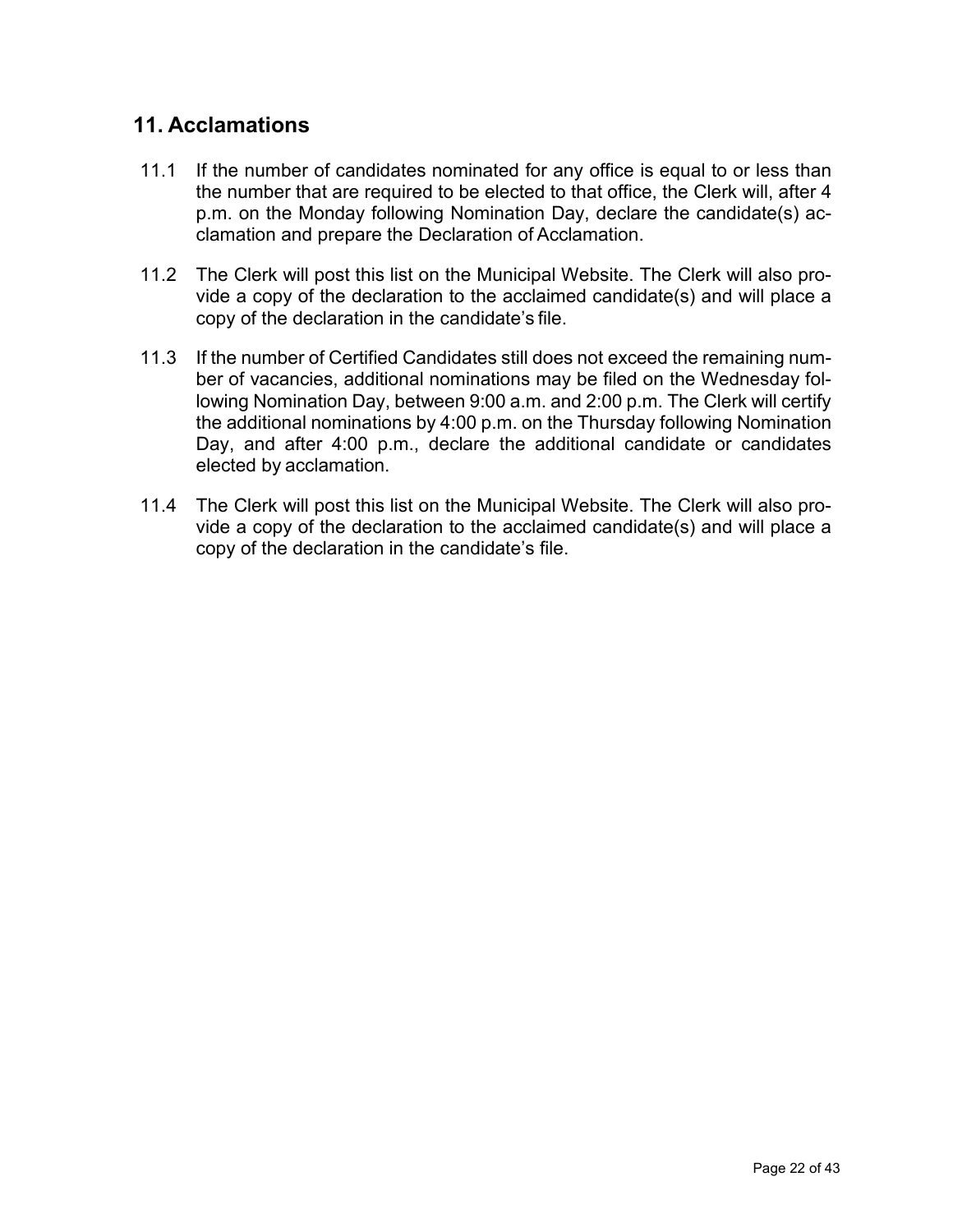### <span id="page-22-0"></span>**12. Maximum Campaign Expenses**

- 12.1 The period begins on the date a candidate files their nomination and ends on December 31, or the day the nomination is withdrawn or rejected by the Clerk.
- 12.2 During the period expenses shall not exceed the amount calculated in accordance with the prescribed formula.
- 12.3 Upon the filing of a person's nomination, the clerk shall calculate the applicable maximum amount of the person's expenses, as of the filing date, whichever is greater using (1) the number determined from the voters' list from the previous regular election, as it existed on September 15 in the year of the previous election; or (2) the number determined from the voters' list for the current election, as it exists on September 15 in the year of the current election; and shall give the person, or the agent filing the nomination for the person, a certificate of the applicable maximum amount as of the filing date according to Subsection 33.01(1) of the Act.
- 12.4 The Clerk will, on or before September 25, calculate the maximum campaign expenses for each office for which nominations were filed and prepare a Certificate of Maximum Campaign Expenses Form for each Certified Candidate, outlined in Subsection 88.20(13)(a) of the Act.

Whichever of the above two amounts is higher, it becomes the candidate's official spending limit. The Clerk's calculation of the maximum campaign expenses is final.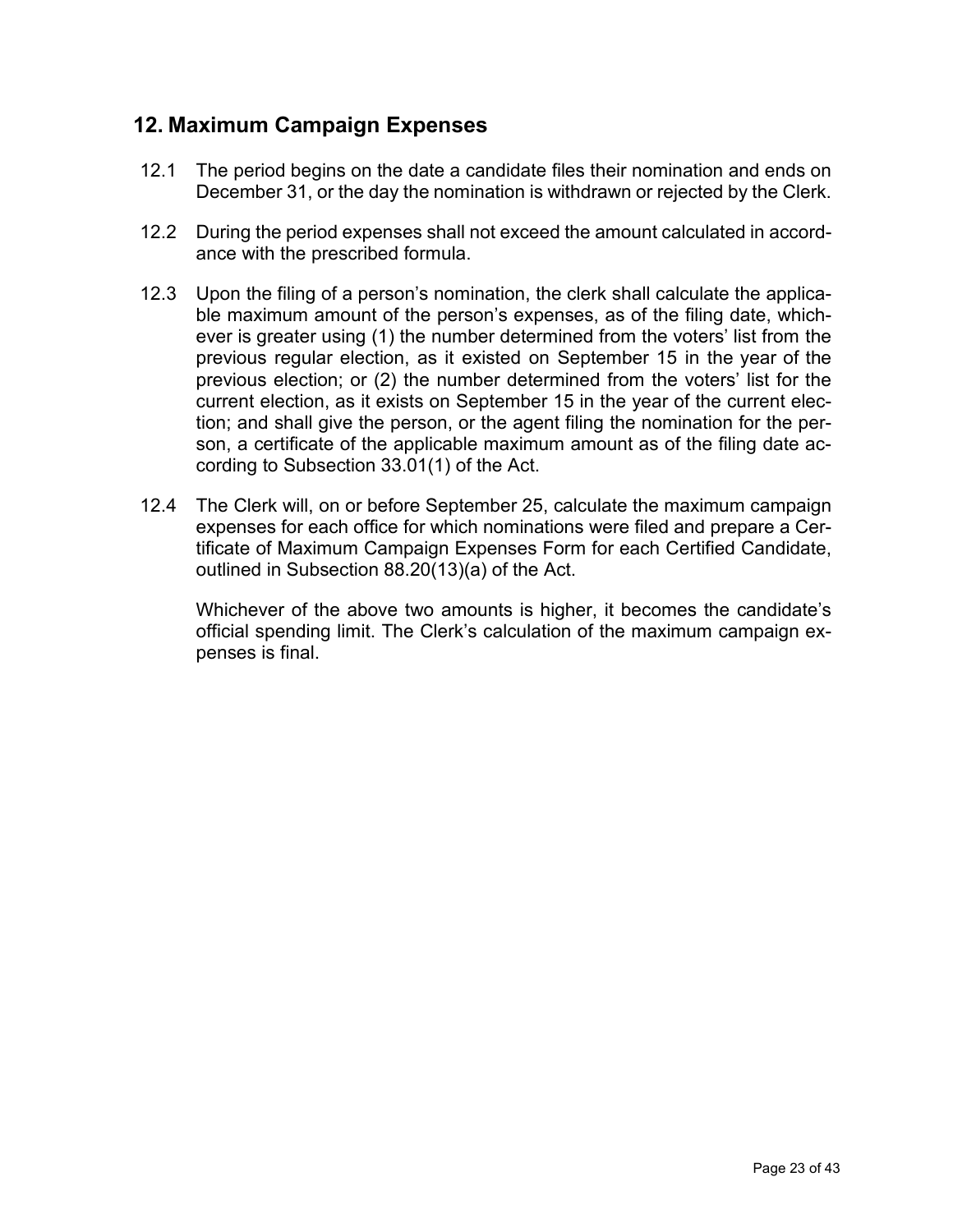#### <span id="page-23-0"></span>**13. Candidates Election Campaign Advertisements**

- 13.1 A Candidate must include language on their campaign advertisement which clearly identifies the Candidate. A Candidate shall provide the following information to the broadcaster/publisher in writing: (1) name of the Candidate; and (2) the name, business address and telephone number, which the broadcaster must retain for four years.
- 13.2 All Candidates and Registered Third Party Advertisers must comply with the Municipality's Election Sign By-Law.

#### **Third Party Advertising Requirements**

- 13.3 Third parties must be registered with the Clerk at the time of advertisement. The notice must be filed on the prescribed form and must include a declaration of qualification signed by the individual or by a representative of the corporation or trade union, as the case may be.
- 13.4 Third party advertisements must contain (1) the name of the Registered Third Party Advertiser, (2) the municipality where the third party is registered, (3) a telephone number, mailing address or email address at which the third party may be contacted regarding the ad.
- 13.5 Broadcaster/publisher shall retain records of the Registered Third Party Advertiser, copy of the ad/means of reproducing it and the cost, for four years after the date of appearance and permit inspection during normal business hours.
- 13.6 The Clerk's decision to certify or reject a notice of registration is final.
- 13.7 Registered Third Party Advertisers are responsible for reviewing and complying with the financial reporting rules.
- 13.8 If the municipality is satisfied that there has been a contravention, the municipality may require a person who the municipality reasonably believes contravened the section or caused or permitted the contravention, or the owner or occupier of the land on which the contravention occurred, to remove the advertisement or discontinue the advertising as per Section 88.7 of the Act.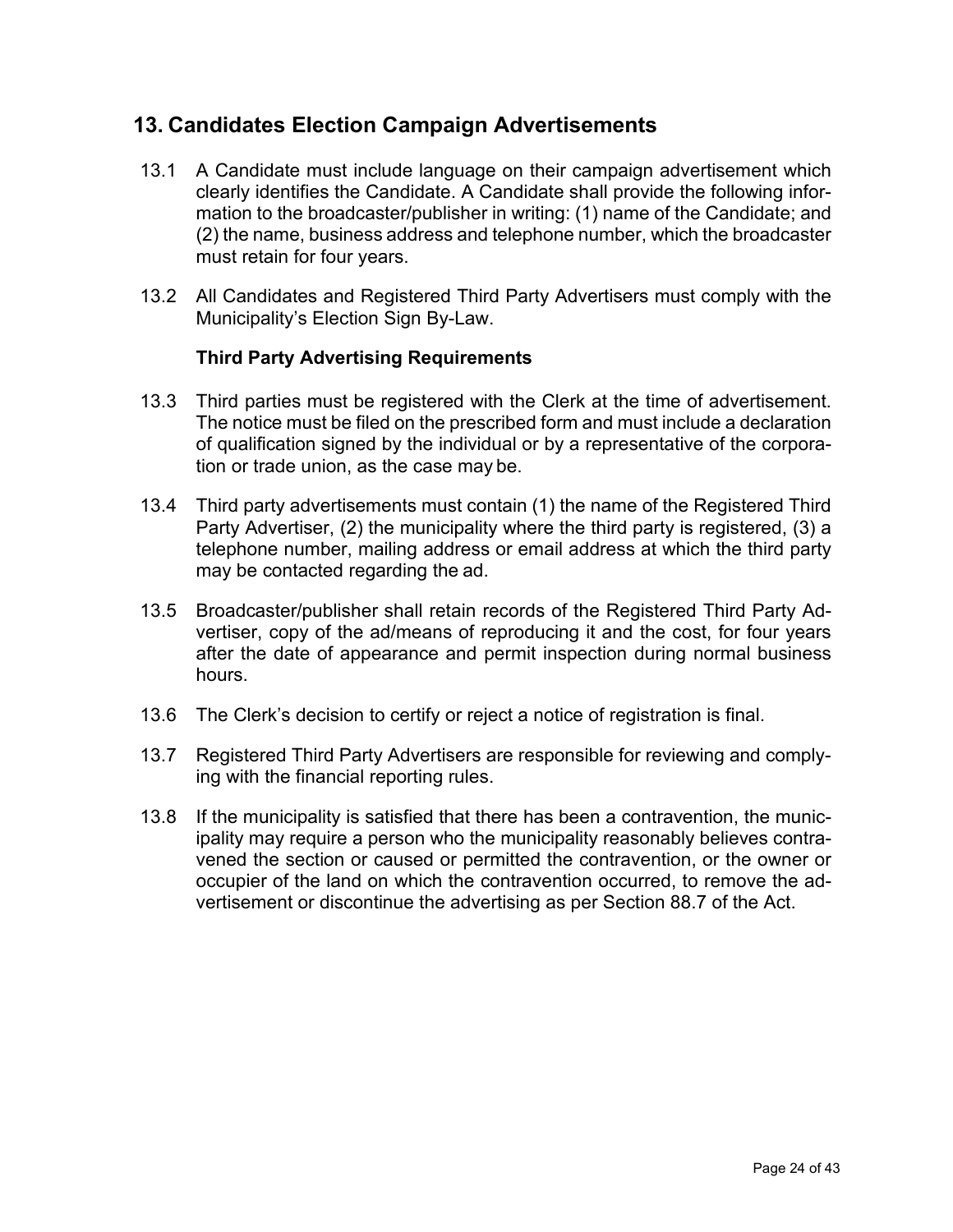## <span id="page-24-0"></span>**14. Financial Reporting**

- 14.1 All nominated candidates, including those not elected, those who withdrew their nomination or those whose nomination was rejected by the Clerk, must disclose and report their contributions and expenses no later than the last day of December 2022.
- 14.2 The Clerk will, before Election Day, give to each person nominated for an office, notice of the penalties related to election campaign finances.
- 14.3 The deadline for filing financial statements is the last Friday in March following the election, on or before 2 p.m. The Clerk will, at least 30 days before the filing date, give notice by mail. The Clerk is not required to give any further or additional notice.
- 14.4 Subsection 88.25(3) allows that a candidate may resubmit a financial statement to correct an error up until the filing deadline.
- 14.5 Electronic filing of financial statements is permitted and must be emailed directly to the Clerk at [cdoiron@brighton.ca.](mailto:jbaranek@twp.stclair.on.ca.) However, it is the *sole* responsibility of the candidate to ensure that the financial statements have been successfully received by the Clerk by the deadline, as the Municipality will not accept any responsibility for any documents that are lost or not received by the deadline under Subsection 88.25(11) of the Act.
- 14.6 Financial statements are available at no charge for viewing by the public. As per Subsection 88.23(4), the Clerk shall make available to the public a report setting out all candidates in an election and indicating whether each candidate has filed their financial statements in accordance with Section 88.25. The report shall be available on the website or in another electronic format as soon as possible, but not later than April 30th, in the year following the election. Any candidates who are in default of filing their financial statements shall be identified as such, in the public report.
- 14.7 Candidate Filing Default

A candidate is in default of the filing requirements of the Act if:

- a) He or she fails to file any document as required on the prescribed form and by the relevant date;
- b) A document filed shows on its face a surplus and the candidate fails to pay the amount required to the Clerk by the relevant date;
- c) A document filed shows on its face that the candidate has incurred expenses exceeding what is permitted; or
- d) A document filed shows on its face a surplus and the candidate fails to pay the amount required by that section by the relevant date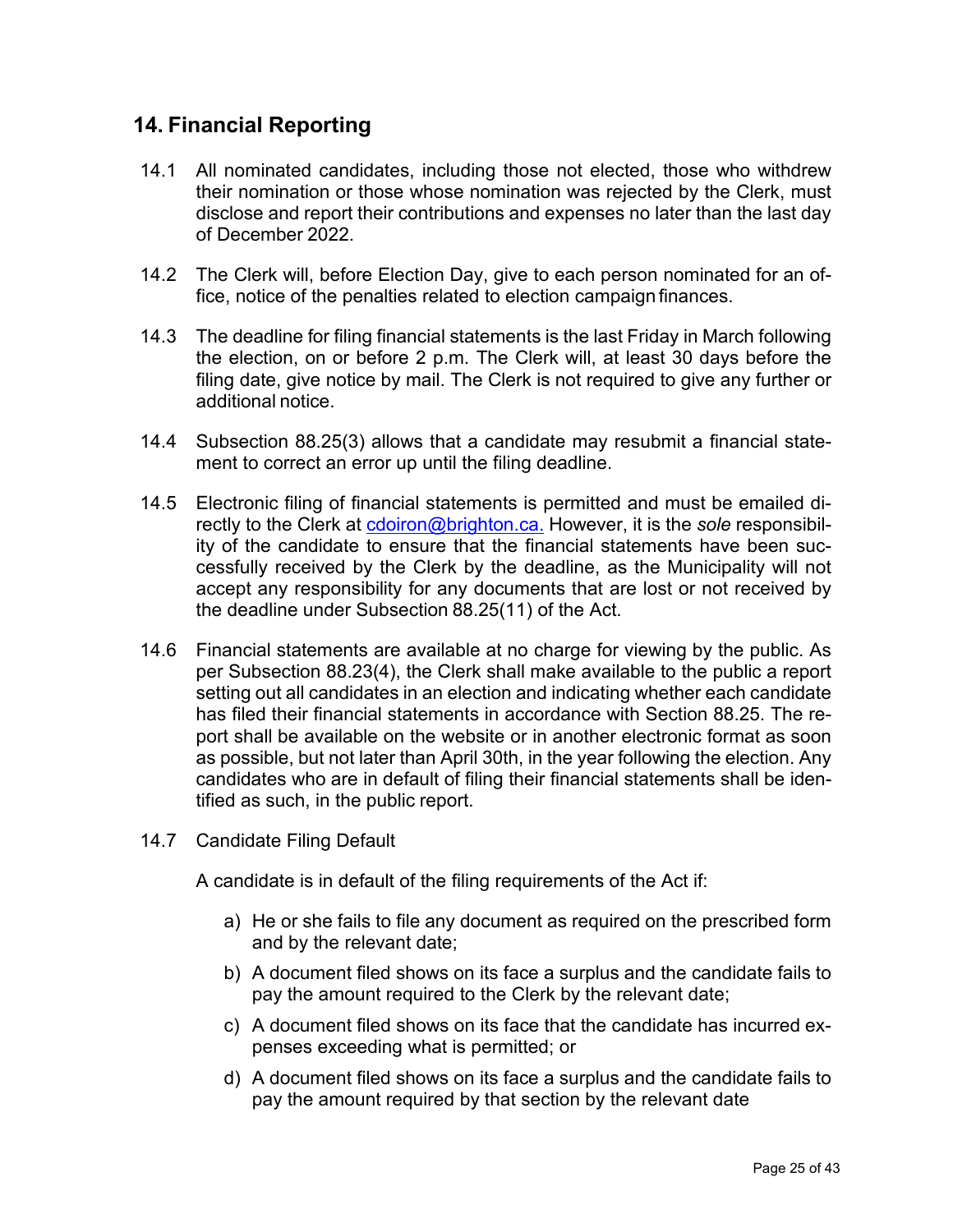In the case of these defaults:

- a) The candidate forfeits any office to which he or she was elected, and the office is deemed vacant; and
- b) Until the next regular election has taken place, the candidate is ineligible to be elected or appointed to any office to which the Act applies.
- 14.8 Notice of Default

The Clerk is required to notify the candidate in writing of the default and send a notice of the default to the candidate, by mail, and to the relevant Council or local Board, and make available to the public the name of the candidate and a description of the nature of the default as per Subsection 88.23(3) of the Act and part 14.7 (above).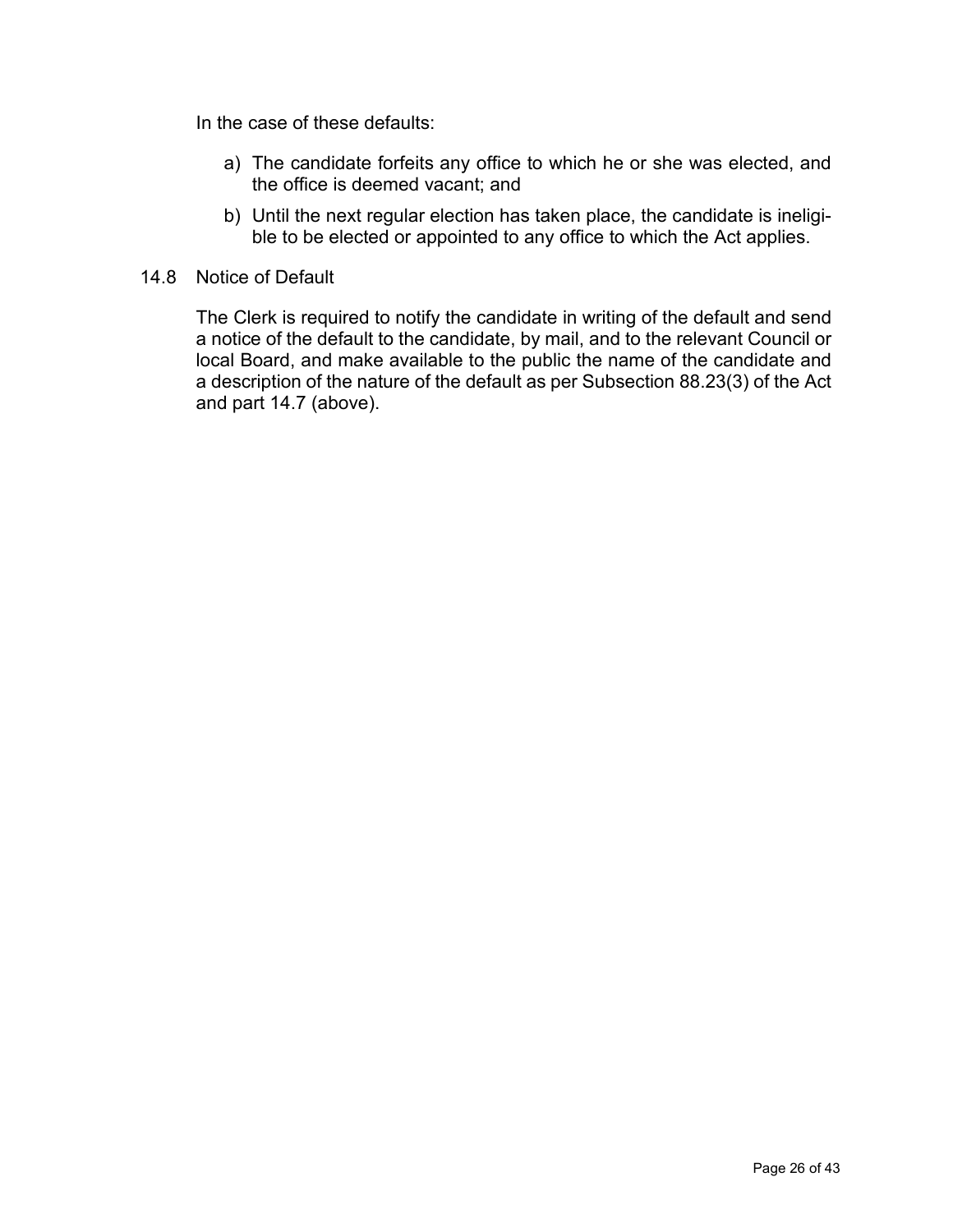#### <span id="page-26-0"></span>**15. Voting Process**

- 15.1 An Internet Voting method shall be used for the 2022 Municipal Elections.
	- 15.1.1 The Voting System provided by The Vendor shall allow electors to vote using the internet. Electors shall be required to access a designated internet address in order to cast their ballot.
	- 15.1.2 Every elector shall be limited to only one vote through the use of a PIN distributed via Canada Post Lettermail in a sealed and personalized Voter Information Letter, or issued in person or by e-mail or telephone by an Election Official as necessary. Every elector shall be required to provide their full date of birth along with their PIN.
	- 15.1.3 Following the voter's selection for all offices on a single composite ballot, the Voting System shall identify the voter's choices and provide the voter with the option of changing or confirming their vote selections prior to submission.
	- 15.1.4 The ballot shall be designed with the names of the candidates in alphabetical order based upon the candidate's last name.
	- 15.1.5 The place for the elector to mark the ballot for each candidate shall be clear and unambiguous.
	- 15.1.6 The Voting System shall enable the elector to under-vote a contest or contests, or decline from voting the ballot in its entirety, if they wish to do so.
	- 15.1.7 For the purposes of reporting declined ballots in accordance with Subsection 55(4.1) 2 of the Act, an under-voted ballot shall be considered an abstention from voting for one or more contests on the ballot or voting for fewer candidates than is permitted within a single contest, whereas a declined ballot shall be considered a deliberate choice by the Elector to decline the entire ballot by selecting a 'declined' option on the ballot. A declined ballot shall not include votes cast for any contest, which is separate and distinct from an under-voted ballot which may or may not include votes for all contests, one contest, or no contests on the ballot.
	- 15.1.8 The Voting System shall not permit a voter to overvote, or to spoil a ballot.
	- 15.1.9 If an elector is interrupted before casting their vote, they may recommence voting later using the same method or the other method. Once a voter has cast the vote, that voter will not be granted access to Internet Voting again.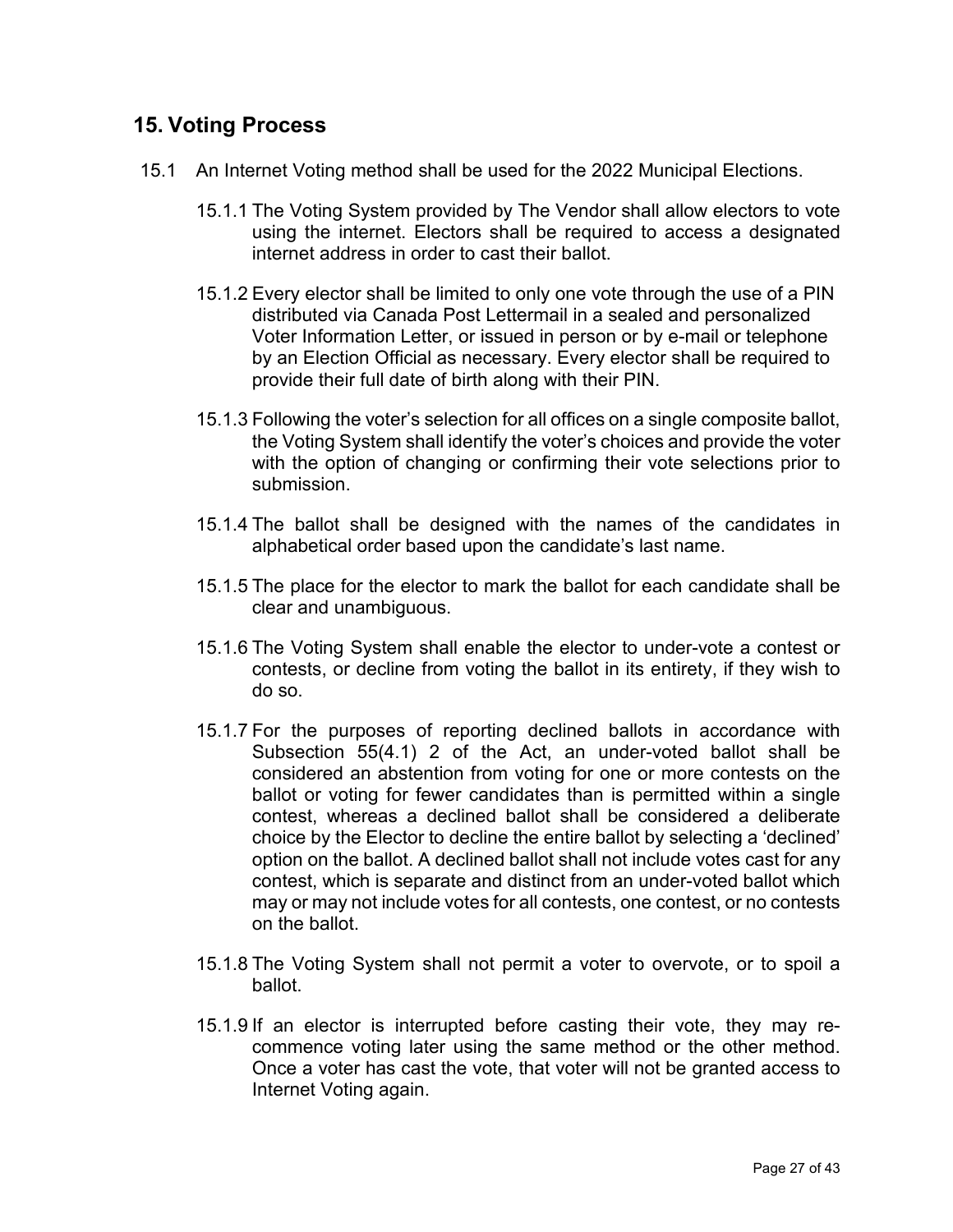- 15.1.10 Voting will commence on October 17, 2022 at 10:00 a.m. and close on October 24, 2022 at 8:00 p.m. Notwithstanding the closure of remote voting at 8:00 p.m. on the final day, persons present at an Election Help Centre at 8:00 p.m. will continue to be allowed to access the Voting System and complete the voting process. Persons who have gained access to the Voting System through their own device prior to 8:00 p.m. on October 24, 2022 will be permitted to complete the voting process, provided that they do so by 8:05 p.m.
- 15.2 Prior to the activation of the system by The Vendor, being on October 17, 2022 at 10:00 a.m., The Vendor shall allow access by the Clerk, the Auditor, or other authorized Election Officials as determined by the Clerk, to the Voting System by secure username and Password, for the purposes of viewing a list of all of the candidates' names and possible selections for any questions or by-laws on the ballot, including the sum total of votes cast to ensure that the total votes cast indicates "0" (Zero).
- 15.3 Candidates or their Scrutineer may be present in the Receiving Location from 9:00 a.m. to 10:00 a.m. on October 17, 2022 to verify and ensure that all candidates' names are listed and the total votes cast are at "0". They shall be required to sign the Activation of Voting System form (SV01) to attest to this fact.
- 15.4 Where a voter qualifies at more than one location in The Municipality, the voter may vote only once and the qualifying address to determine eligibility for voting shall be at the place of residence of the elector, as defined under the *Municipal Elections Act, 1996.* All duplicate names on the Preliminary List of Electors shall be verified by the Clerk and/or Election Official(s) prior to the final preparation of the Voters' List. Should an eligible voter receive more than one Voter Information Letter, the eligible elector may only vote once and must return the other VIL(s) to the Municipal Centre. All voters that vote more than once in the election or who improperly use the Voter Information Letter shall be reported to the appropriate authorities for further investigation as to possible corrupt practices under the *Municipal Elections Act, 1996.*
- 15.5 Subsection 42(5) of the Act states that when a by-law authorizing the use of an alternative voting method is in effect, Section 44 (voting proxies) applies only if the by-law so specifies. By-law Number 99-2021 is silent on the matter of proxies, and it is therefore not applicable. Therefore, with respect to proxies, a person cannot give his or her Voter Information Letter to another eligible elector or other individual for the purpose of voting. Acceptance or theft of another person's Voter Information Letter including the actual voting thereof will be considered an illegal and corrupt practice and therefore subject to the penalty provisions under the *Municipal Elections Act, 1996.*
- 15.6 Sealed Voter Information Letters returned to the Municipal Centre shall remain sealed, shall be marked "returned mail" and be maintained in a secure fashion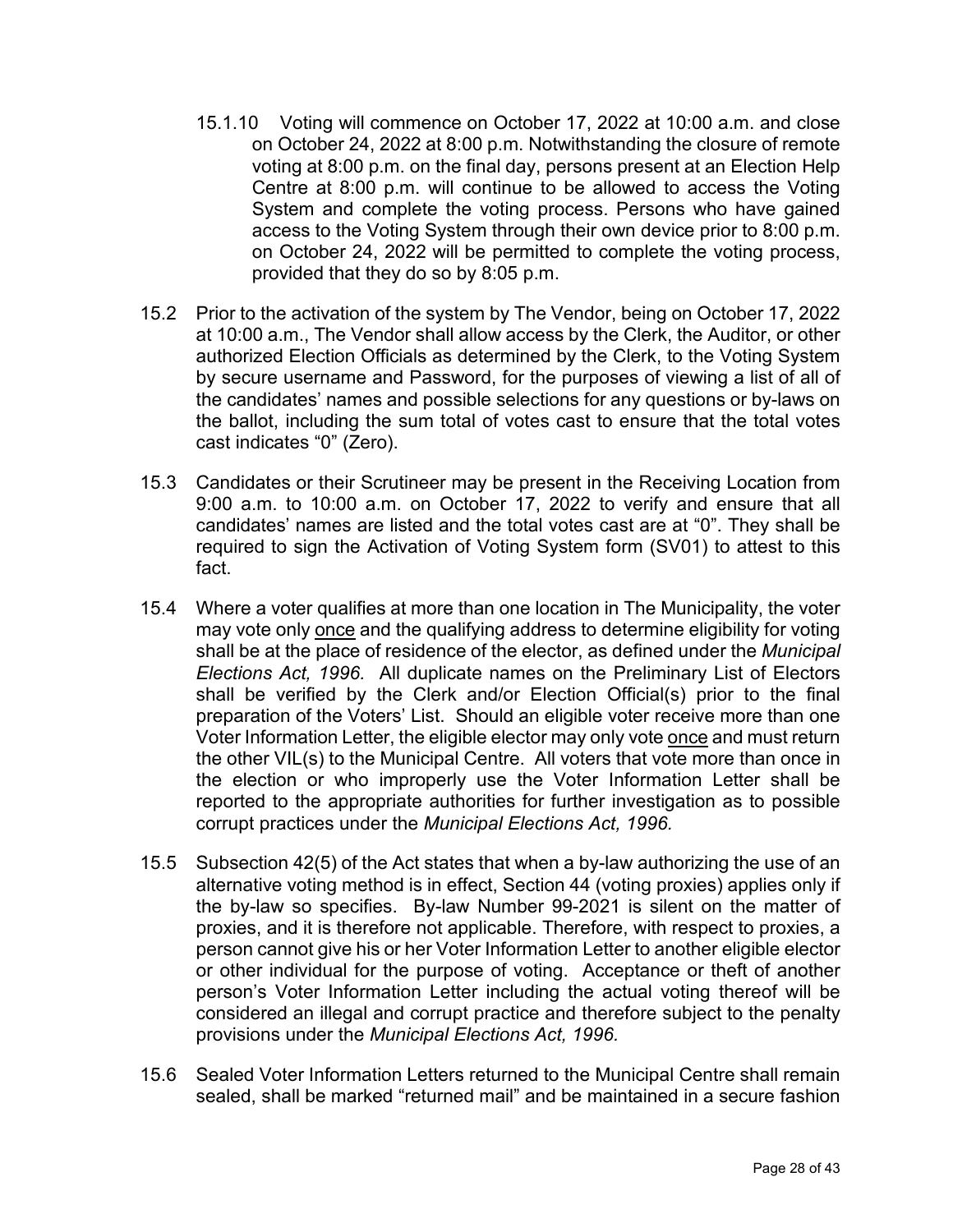and destroyed at the same time as all other Municipal Election material as provided for under Section 88 of the *Municipal Elections Act, 1996.*

- 15.7 Should a Voter Information Letter be returned to the Municipal Centre that has been opened but has not been used for voting purposes, the Election Official shall immediately disable the PIN so that the PIN cannot participate in the voting process. In this circumstance, the Voter Information Letter shall be marked "unused" and be secured and destroyed in accordance with part 15.6 above.
- 15.8 The Clerk in partnership with The Vendor shall take appropriate measures to ensure that all Voter Information Letters and their associated PINs are accounted for throughout the election and after the conclusion of the Voting Period. After the conclusion of the election, The Vendor shall supply the Clerk with a report detailing the status of all VILs/PINs during the election.
- 15.9 The Clerk shall arrange one or more Election Help Centres to be set up throughout The Municipality on specific dates and times during the Voting Period. Election Help Centres shall be equipped with one or more Voting Kiosks for use by electors to cast their ballot.
- 15.10 The Voters' List shall be available to Election Officials at the Election Help Centre in electronic format to provide all the services performed at a Revision Centre in accordance with part 6.10 above.
- 15.11 Where an eligible elector has tried to use his or her PIN and they have determined that it has already been used, the elector can attend the Election Help Centre and prove to the satisfaction of the Clerk, or Deputy Clerk that they did not vote and require a new PIN. In accordance with the Instructions for Voters' List Revisions and PIN Replacement, if the Clerk, or Deputy Clerk believes that all questions have been answered truthfully and satisfactorily, they may provide the elector with a new PIN and reset the elector's status in the Voting System to allow a second vote upon completion of the Application to Replace Stolen Voter Information Letter form (SV02). The original ballot that was cast by the unauthorized individual will remain in the Voting System, as ballots are disassociated from the electors' PINs once they are cast. The elector will be directed immediately to cast their ballot at a Voting Kiosk to eliminate any further misuse of the PIN. Should the elector leave without voting the new PIN will be disabled.
- 15.12 Where an elector's PIN is assigned an incorrect ward and/or school board support information, the elector can attend a Revision Centre or contact the Voter Help Desk and have the proper categories of ward and/or school support applied to the existing PIN before casting their ballot. If the eligible voter has already cast their ballot and exhausted their PIN, they cannot make any further changes to their eligibility or re-cast any part of their ballot.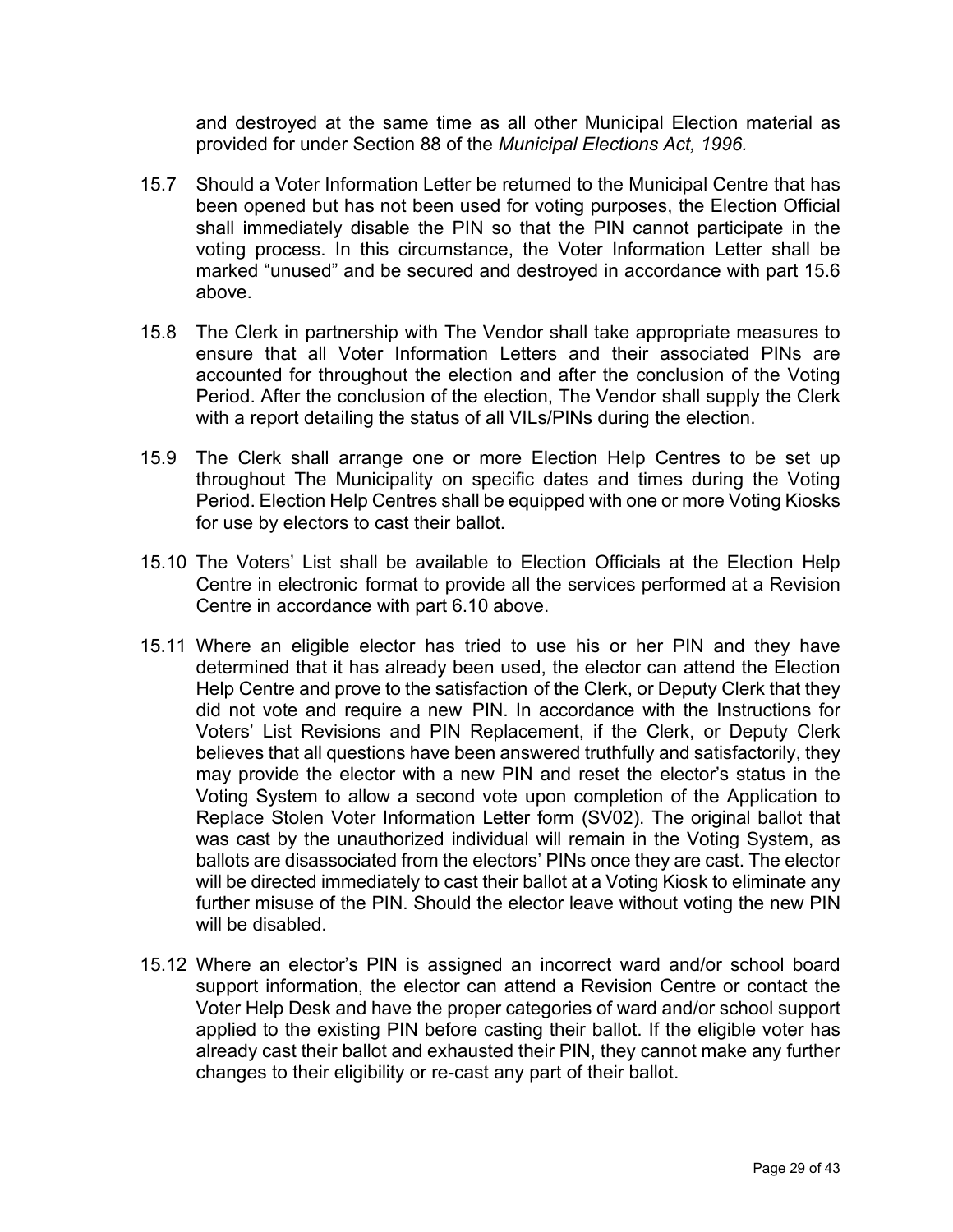- 15.13 Eligible voters may vote by:
	- 15.13.1 accessing the internet address provided by using a viable internet connection; or
	- 15.13.2 attending an Election Help Centre during the dates and times established by the Clerk, either by themselves or with a Friend or interpreter who may assist the elector in voting using the Voting Kiosk after taking the appropriate oath. In the absence of a Friend or interpreter, the voter may request the assistance of the Election Official, who may provide assistance only after the appropriate oath has been taken.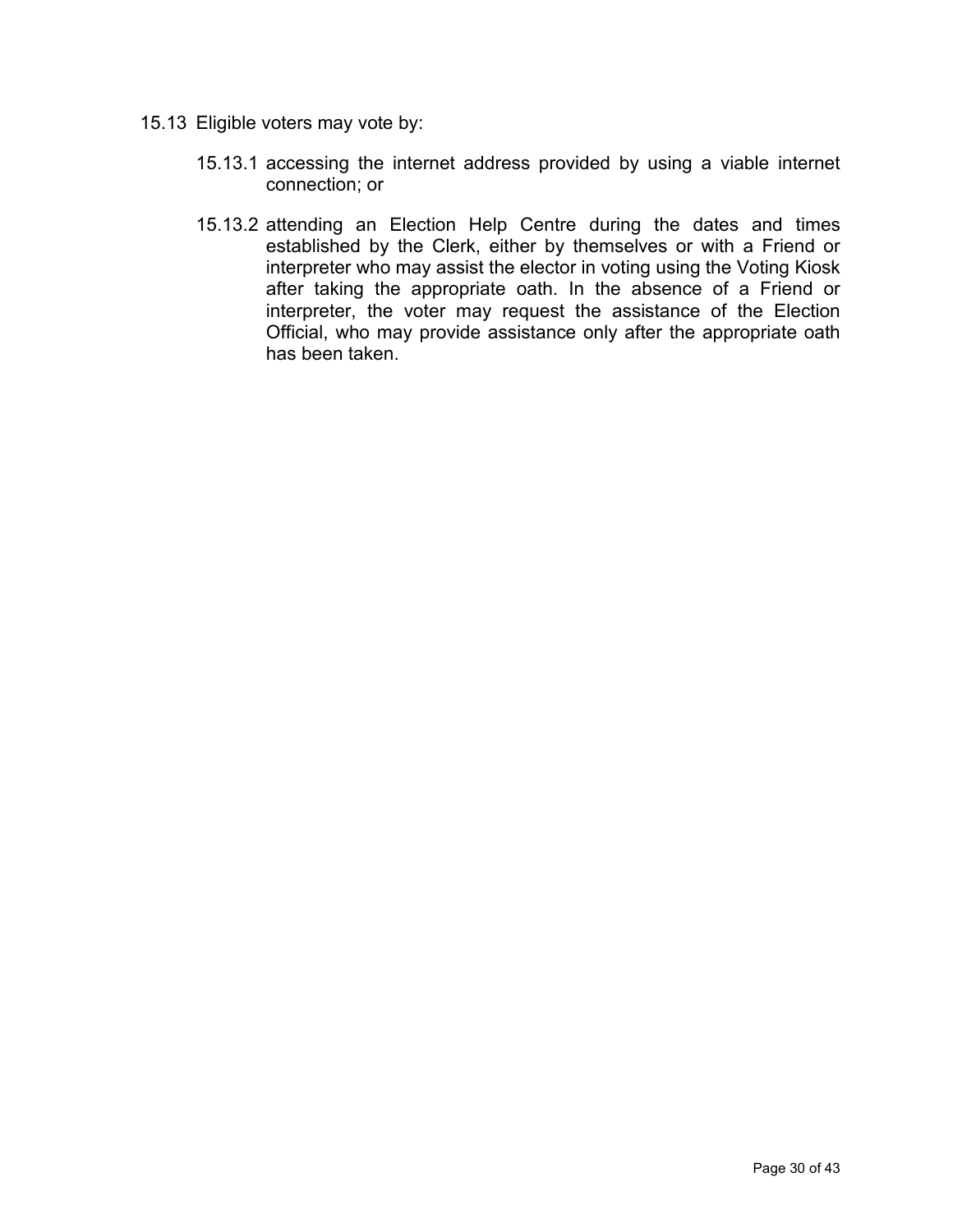#### <span id="page-30-0"></span>**16. Voting System Integrity**

- 16.1 The integrity of the voting process shall be the responsibility of the Clerk and shall be preserved by:
	- 16.1.1 ensuring that every eligible elector on the Voters' List is mailed, via Canada Post Lettermail, a sealed Voter Information Letter which contains the voter's unique PIN;
	- 16.1.2 ensuring that no one except authorized The Vendor and Taylor Demers Mail Processing Inc. staff shall have access to a comprehensive list of PINs that matches each voter's name and address;
	- 16.1.3 providing opportunities for eligible electors to be added to the list or to make amendments to the list, up until the close of voting;
	- 16.1.4 establishing proper procedures to ensure that no person is added to the Voters' List unless an Election Official is completely satisfied of their identity and qualification as an elector in The Municipality;
	- 16.1.5 establishing proper procedures to ensure that no replacement PIN is issued unless an Election Official is completely satisfied of the eligible elector's identity;
	- 16.1.6 ensuring that no replacement PIN is issued by anyone other than an employee of The Municipality who has been appointed in writing by the Clerk to do so; and
	- 16.1.7 appointing an Auditor to test the Voting System in accordance with parts 16.2 and 16.3 below and providing same with read-only access to the Voting System.
- 16.2 Auditing of the voting process and Voting System will be performed by an externally appointed Auditor who will perform pre-election, active election and post-election tasks.
- 16.3 The Voting System shall be tested thoroughly through a comprehensive logic and accuracy audit prior to the Voting Period. The tests shall include but not be limited to the following:
	- 16.3.1 Voting System refuses ballots before the start of the Voting Period
	- 16.3.2 Voting System is 'zeroed out' at the start of the Voting Period
	- 16.3.3 Voting System presents electors with the correct ballot based on their elector information
	- 16.3.4 Voting System accepts ballots from un-used eligible PINs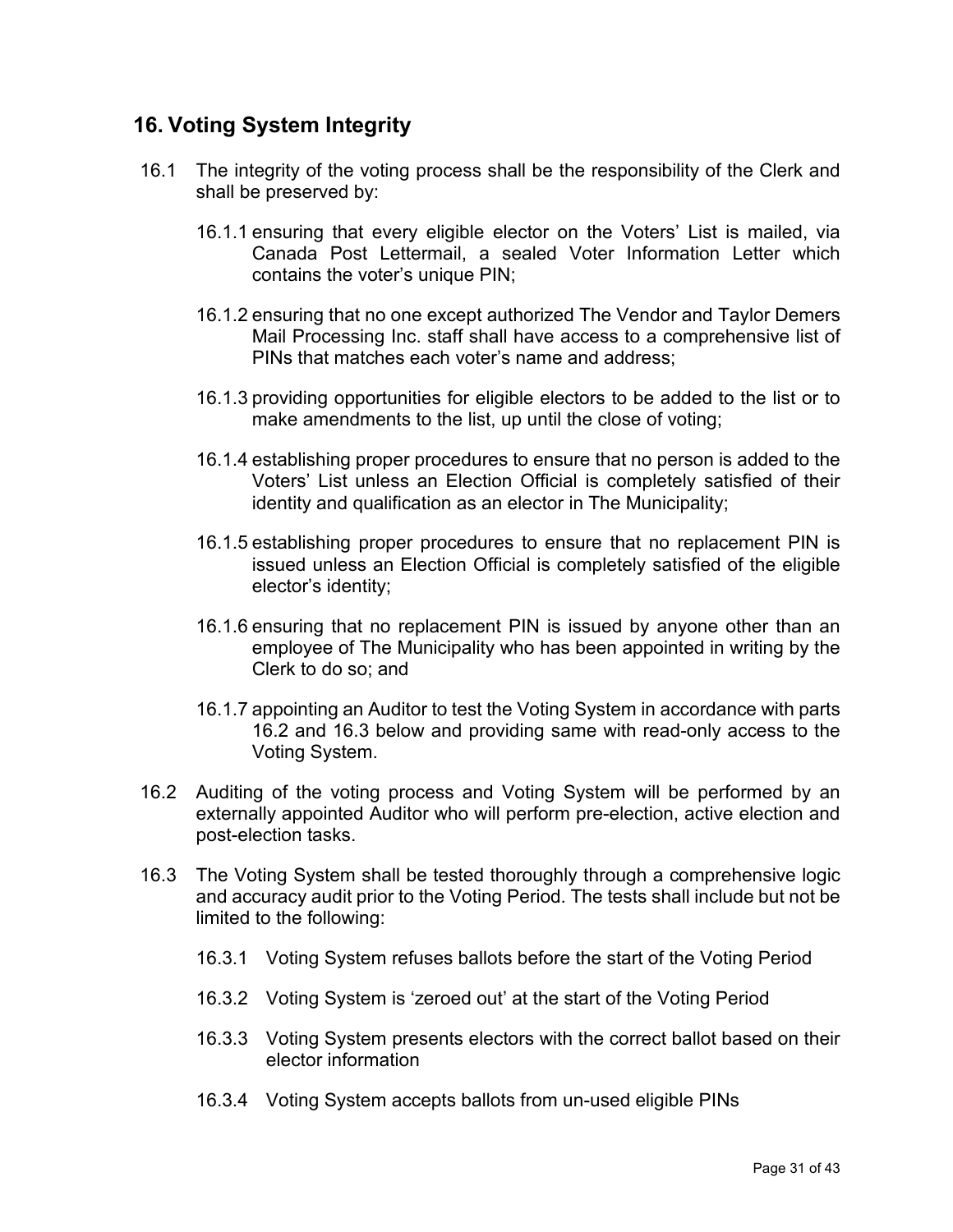- 16.3.5 Voting System refuses ballots from used PINs
- 16.3.6 Voting System does not allow over-votes on any ballot
- 16.3.7 Voting System acknowledges under-voted ballots and prompts elector if they wish to complete under-voted contests on their ballot
- 16.3.8 Voting System 'times out' after a period of voter inactivity
- 16.3.9 Voting System accepts ballots from PINs that previously 'timed out' or were abandoned before being submitted
- 16.3.10 Voting System refuses ballots after the end of the Voting Period, except from specifically authorized Voting Kiosks
- 16.3.11 Voting System accurately counts votes for all candidates in each contest
- 16.4 The Voting System shall be further tested through an ongoing audit during the Voting Period. The tests shall include but not be limited to the following:
	- 16.4.1 Voting System refuses ballots before the start of the Voting Period
	- 16.4.2 Voting System is 'zeroed out' at the start of the Voting Period
	- 16.4.3 Voting System presents electors with the correct ballot based on their elector information
	- 16.4.4 Voting System does not allow over-votes on any ballot
	- 16.4.5 Voting System acknowledges under-voted ballots and prompts elector if they wish to complete all contests on their ballot
	- 16.4.6 Voting System 'times out' after a period of voter inactivity
	- 16.4.7 Voting System refuses ballots after the end of the Voting Period, except from specifically authorized Voting Kiosks
- 16.5 All Voting Kiosks and associated information technology infrastructure used at Election Help Centres will be tested for internet access, network security, proper configuration, and device security.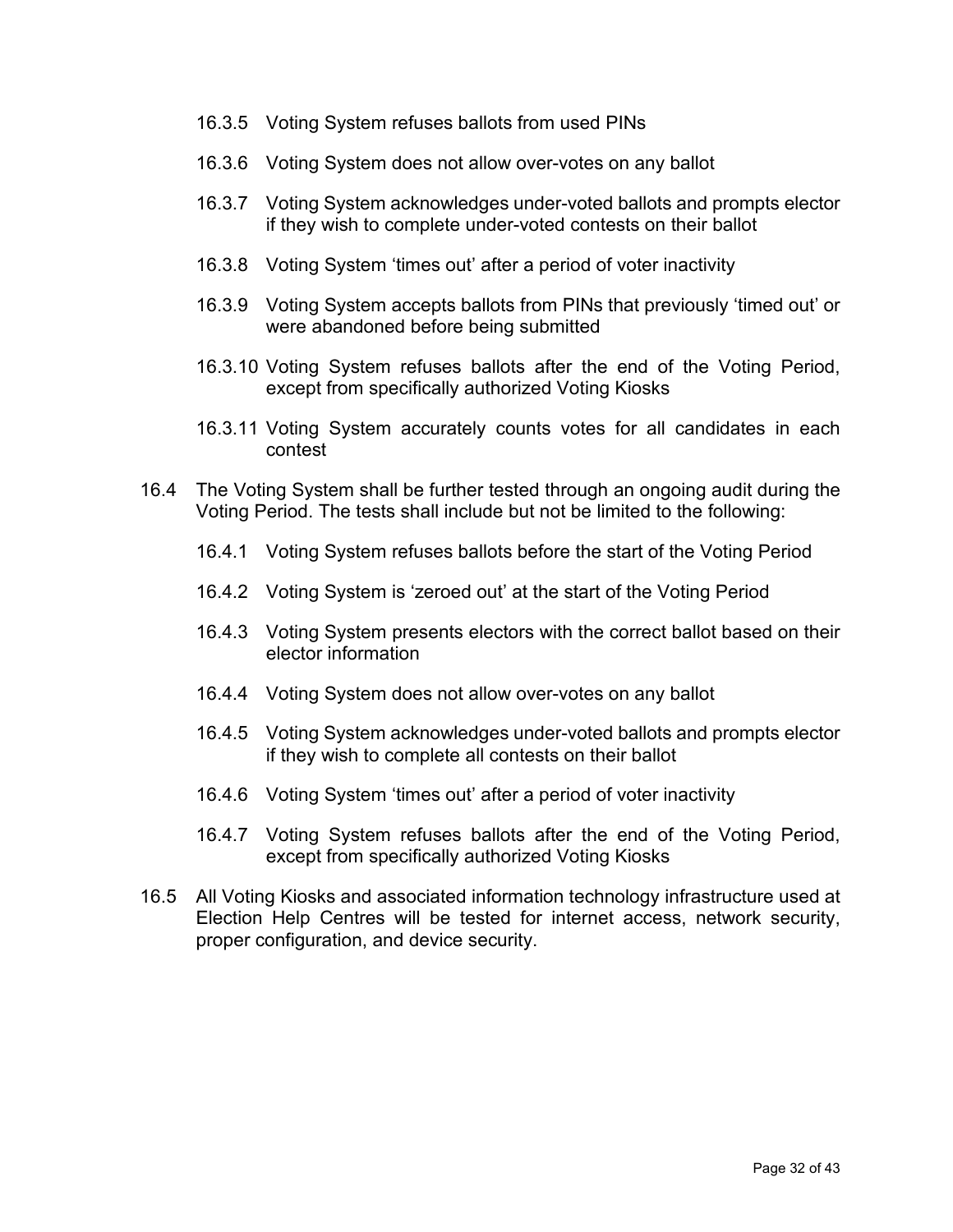## <span id="page-32-0"></span>**17. Close of Polls & Results**

- 17.1 The Municipality shall keep its public voting access open until October 24, 2022 at 8:00 p.m.
- 17.2 Any person remaining within an Election Help Centre after 8:00 p.m. will still be permitted to vote from Voting Kiosks. Persons who have gained access to the Voting System remotely through their own device prior to 8:00 p.m. on October 24, 2022 will be permitted to complete the voting process, provided that they do so by 8:05 p.m.
- 17.3 At such a time as all eligible electors within an Election Help Centre have voted and after 8:05 p.m. to ensure no remote voters remain logged into the system, the Clerk shall order the close and deactivation of the Internet Voting service and shall also order the generation of the results for each contest.
- 17.4 Following the close of voting, the appointed Auditor will attempt to vote from both a privately-owned computer and a Voting Kiosk and confirm that it is not possible to access the voting site.
- 17.5 As soon as possible after 8:00 p.m. on October 24, 2022 at the Reporting Location, the Clerk shall download unofficial results for each contest from the Voting System. Only the Clerk, appointed Election Officials, Certified Candidates or their Scrutineer may be present at the Reporting Location, and those present shall sign the unofficial results. The Clerk shall publish the unofficial results on the municipal website and/or the Voting System website, as the case may be.
- 17.6 As soon as possible after Voting Day, the Clerk shall declare the official results, and then post the official results at the Municipal Centre and on the municipal website and/or Voting System website, as the case may be.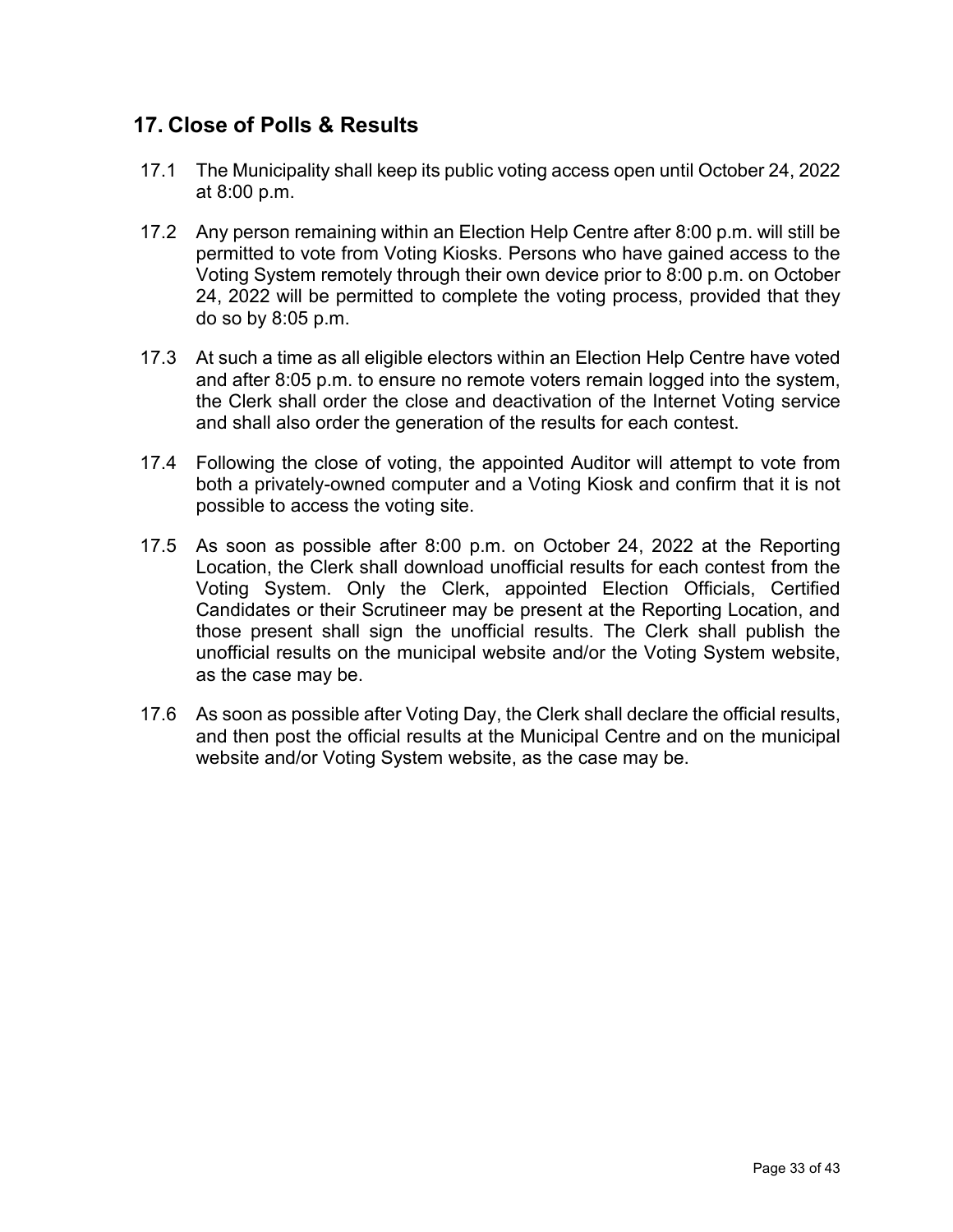#### <span id="page-33-0"></span>**18. Recount Procedures**

- 18.1 In the case of a tie vote, as provided under Section 56 of the *Municipal Elections Act, 1996,* the Clerk shall require The Vendor to provide a re-tabulation of the votes cast.
- 18.2 Pursuant to Subsection 56(2) of the *Municipal Elections Act, 1996* the recount shall be held within fifteen (15) days after the Clerk's declaration of the results of the election, and therefore the recount shall occur on or before November 8, 2022 at the Receiving Location.
- 18.3 Pursuant to Subsection 61(1) of the *Municipal Elections Act, 1996*, the following persons will be authorized to attend the recount:
	- 18.3.1 the Clerk and any other Election Official appointed by the Clerk for the recount procedure;
	- 18.3.2 every Certified Candidate for the office;
	- 18.3.3 the lawyer or agent for each of the candidate(s); and

18.3.4 only one (1) Scrutineer for each of the candidate(s).

- 18.4 At the precise hour designated for the recount, the Clerk shall re-tabulate the results for the contest(s) that are subject to the recount procedure and publish the results of the recount.
- 18.5 Upon receipt of the final results of the recount, the Clerk shall announce the results of the recount and in the event of a tied vote, Subection 62(3) of the *Municipal Elections Act, 1996* shall apply, being as follows:

*"If the recount indicates that two or more candidates who cannot both or all be declared elected to an office have received the same number of votes, the clerk shall choose the successful candidate or candidates by lot".*

- 18.6 In the event that a tied vote occurs after the recount, the following procedure shall be used and applied:
	- 18.6.1 The Clerk shall determine the texture and quality of the paper used for this process and each candidate or the candidate's lawyer and/or Scrutineer will have an opportunity of examining the paper to be used to inscribe the names of the candidates;
	- 18.6.2 The Clerk shall print the name of each candidate on a similar size paper and the candidate(s), the candidates' lawyer and/or Scrutineer, without touching the paper, may examine the same. The writing of each name shall be clear and concise, and no ink shall appear within half an inch of the edge of the paper. In addition, all persons present will have an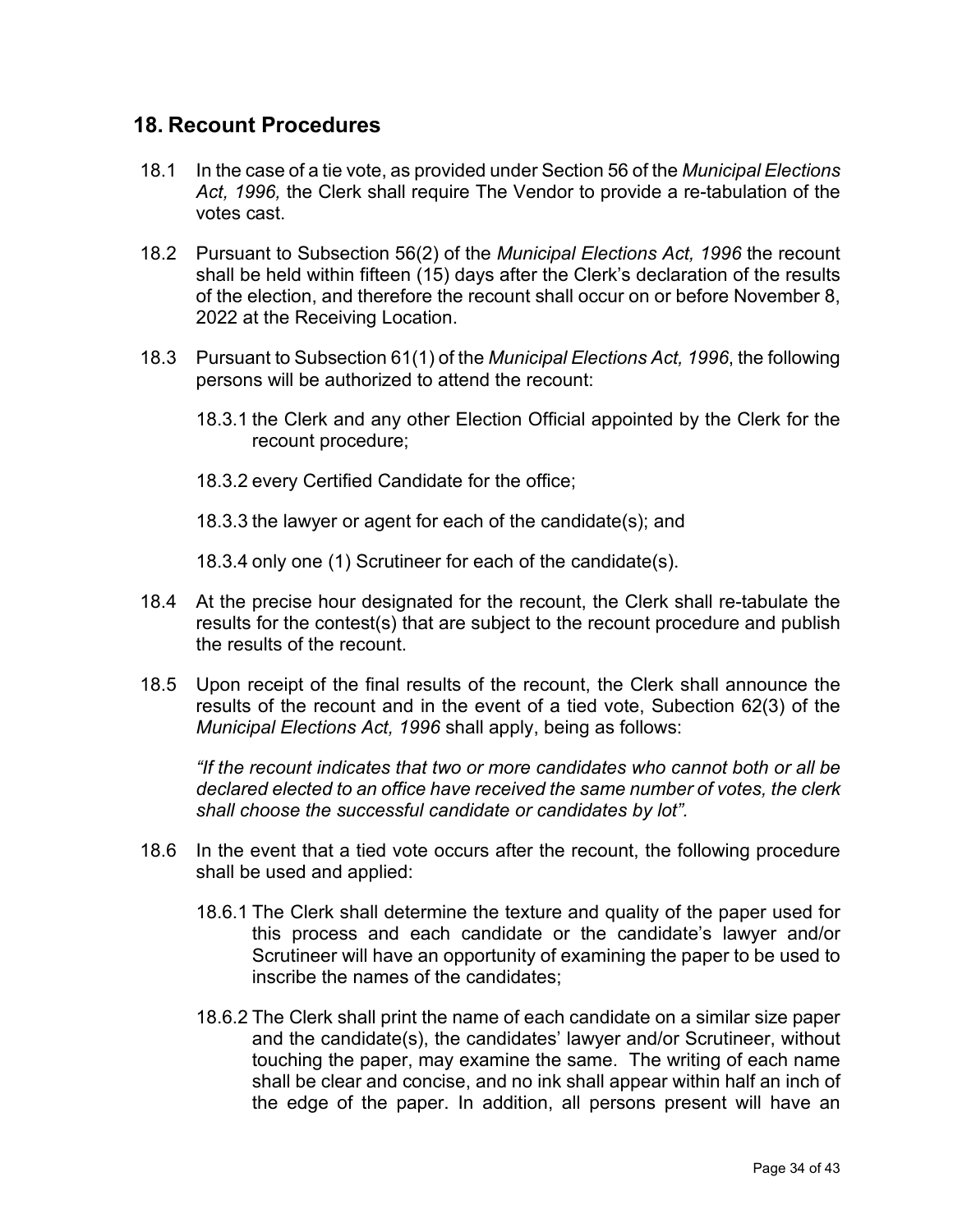opportunity of examining the box which will be used for conducting the lot;

- 18.6.3 Upon acceptance of all the candidates that the process outlined in parts 18.6.1 and 18.6.2 have been adhered to, the Clerk shall fold the papers bearing each candidate's name twice in two (2) equal parts and shall deposit these papers, in full view of all persons present and authorized to attend, in an open-end box that will be acceptable to all persons present. In the event of a conflict or difference of opinion as to the selection of the box, the Clerk shall determine the box to be used for this process.
- 18.6.4 Once all Candidate's names are inserted into the box, the top of the box shall be closed. Any individual entitled to be in attendance at the drawing shall be given the opportunity to inspect the box before it is closed. The Clerk shall shake the closed box vigorously ten (10) times. Before opening the box, the Clerk shall select another Election Official member to draw from the box.
- 18.6.5 The Clerk shall open the box and hold the box at such a height as to prevent any individual from seeing inside the box before a name is drawn from it.
- 18.6.6 At the Clerk's direction, the individual drawing from the box shall reach in and pull out one (1) piece of paper at a time for each office to be filled. When a piece of paper is drawn, the individual shall unfold it and show the name on it to all in attendance and say the name aloud.
- 18.6.7 Once completed, the person appointed by the Clerk shall remove the remaining contents from the box and provide an opportunity for all persons present to examine the remaining slips of papers and the box.
- 18.7 The above procedures do not take away Council's ability to pass a resolution under Section 57 of the Act, which states that, "within 30 days after the Clerk's declaration of the results, the Council of a municipality may pass a resolution requiring a recount of the votes cast, for all specified candidates for an office of the Council."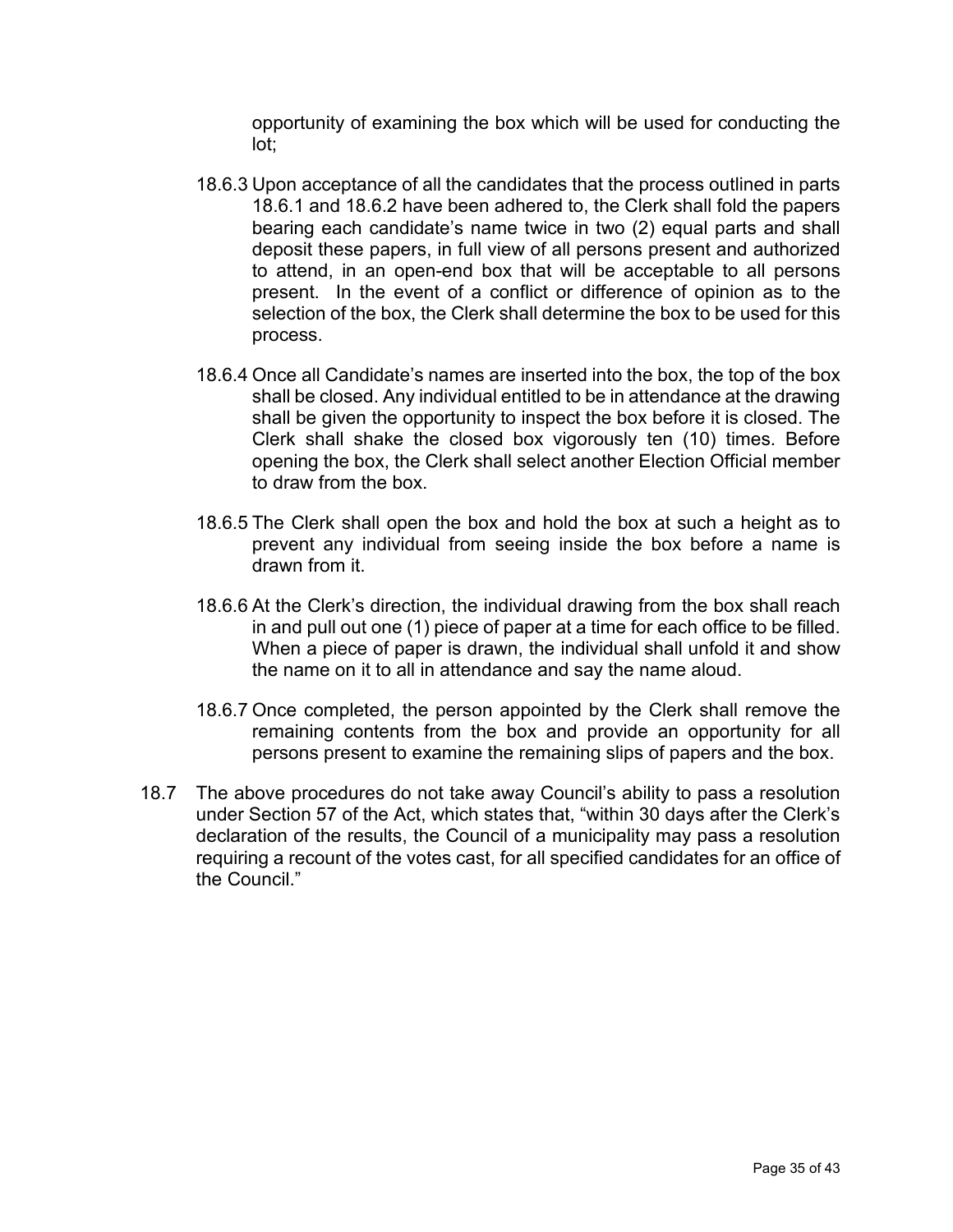# <span id="page-35-0"></span>**19. Destruction of Records**

19.1 Election records shall be destroyed in accordance with Section 88 of the *Municipal Election Act, 1996*. Upon written request of the Clerk following the passage of 120 days after Voting Day, The Vendor shall destroy all ballots associated with the election and provide written confirmation of same to the Clerk.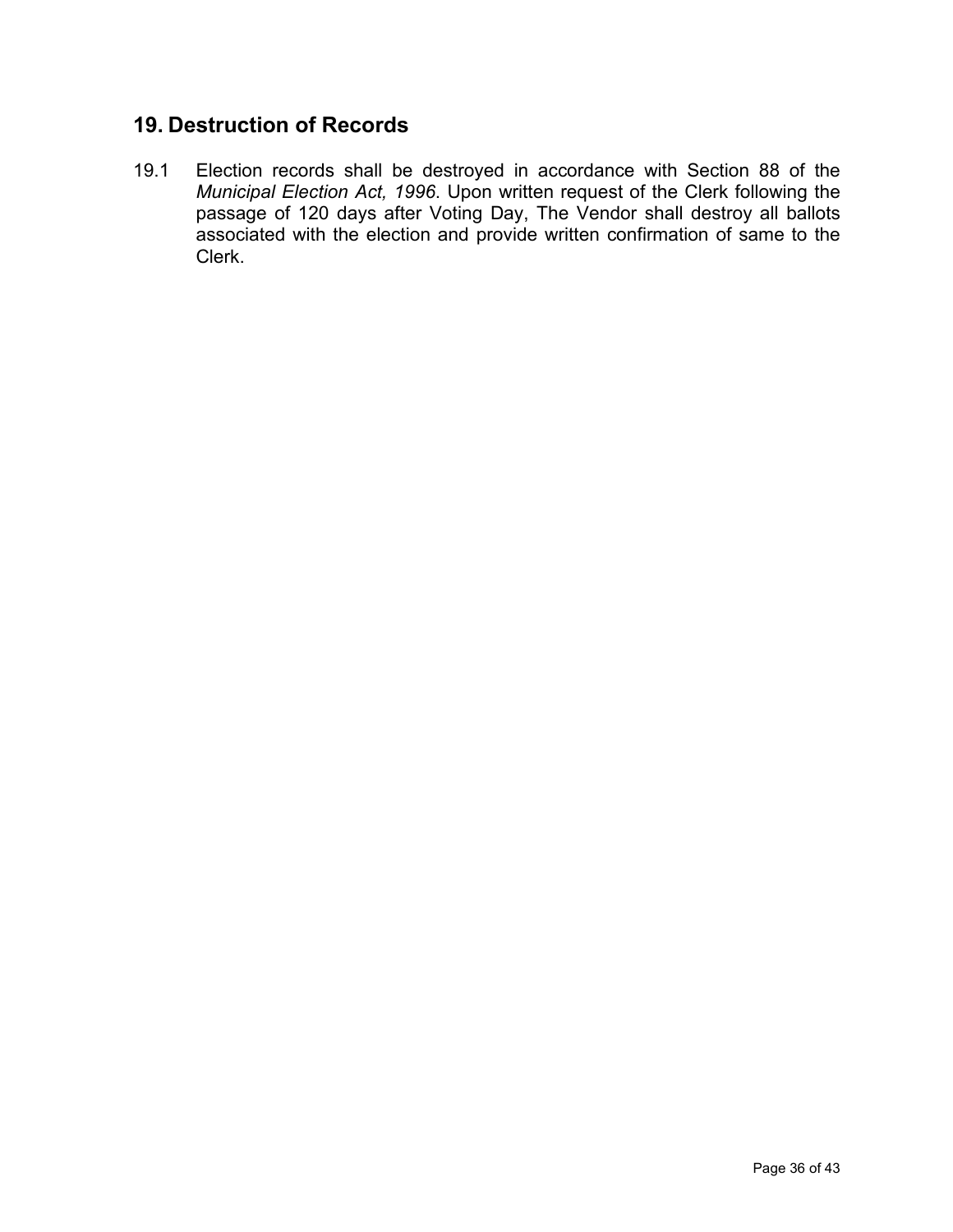#### <span id="page-36-0"></span>**20. Scrutineers**

- 20.1 Scrutineers may be appointed, in writing by the candidate, to represent them as allowed for under Section 16 of the *Municipal Elections Act, 1996*. If appointed, Scrutineers will be entitled to the following:
	- 20.1.1 to be present in the Receiving Location, from 9:00 a.m. to 10:00 a.m. on October 17, 2022 prior to the opening of polling to verify and ensure that all candidates' names are listed and the total votes cast are at "0" (Zero), and to sign the Activation of Voting System form (SV01) to attest to this fact.
	- 20.1.2 to be present at any Election Help Centre during hours of operation to observe the process.
	- 20.1.3 to be present in the Reporting Location, at the time when results are announced.
- 20.2 Before being admitted to an Election Help Centre, the Receiving Location or Reporting Location, Scrutineers shall produce satisfactory identification and a properly signed Appointment of Scrutineer by Candidate form and take the Oral Oath of Secrecy (EL12A and EL12B).
- 20.3 Only one candidate or their appointed Scrutineer may be in attendance at an Election Help Centre or the Receiving Location at one time.
- 20.4 Use of mobile communication devices and cameras shall **not be permitted** within any Election Help Centre, the Receiving Location or the Reporting Location by any candidate or Scrutineer.
- 20.5 Scrutineers who do not follow the instructions of the Election Official(s) or who attempt to interfere, influence and to determine how an elector is voting will be requested to leave the Election Help Centre immediately, their appointment will be revoked and they will not be permitted to re-attend at an Election Help Centre or during the announcement of results. Scrutineers may also have their appointment revoked if they contravene the rules and guidelines established by the Clerk as provided to the Candidates.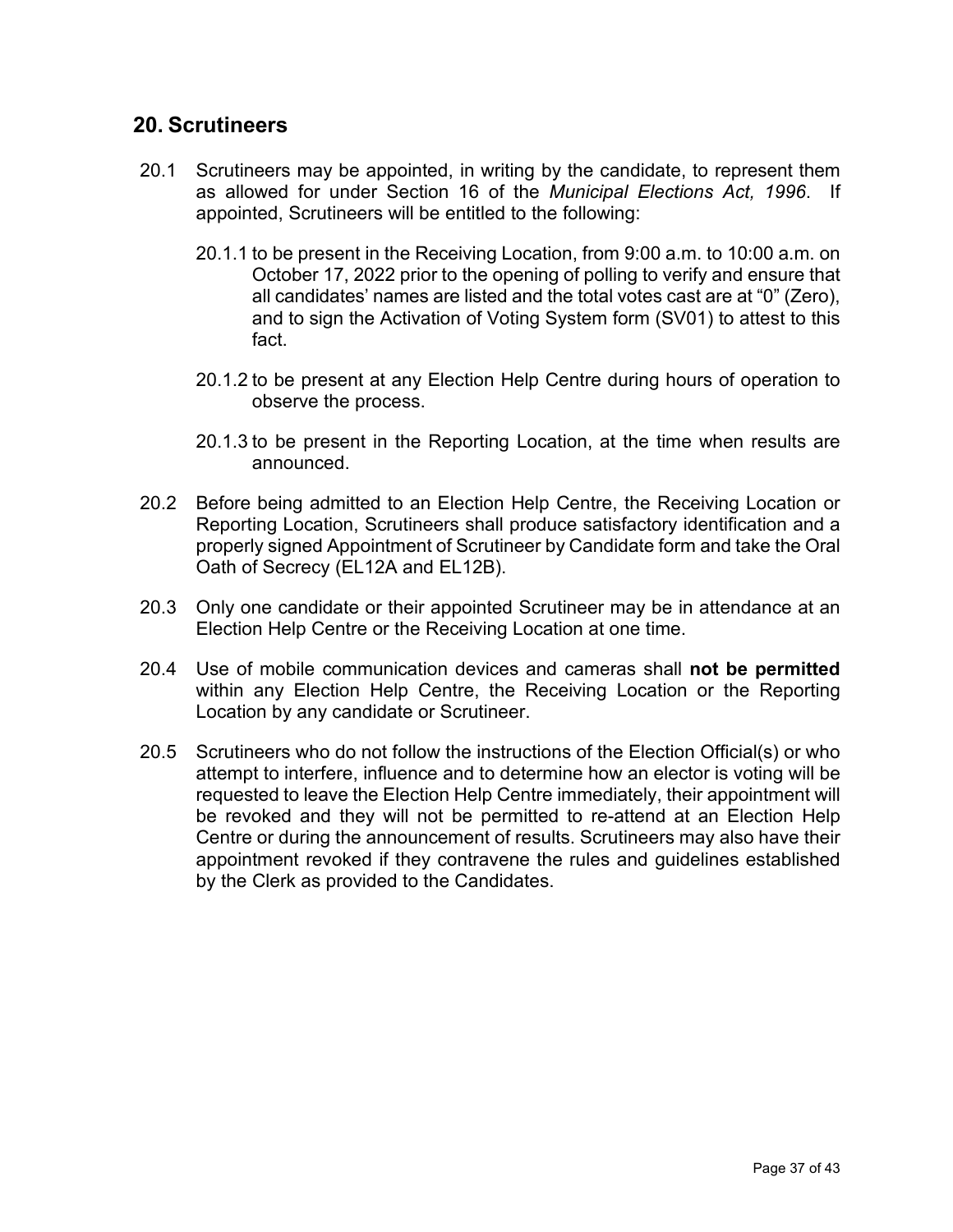#### <span id="page-37-0"></span>**21. Corrupt Election Practices: Offences and Prosecution**

- 21.1 The *Municipal Elections Act, 1996* provides for penalties and enforcement of corrupt practices and other offences during an election process. Penalties can include a fine up to \$25,000, forfeiture of office, ineligibility to run for office in the following election, and/or imprisonment up to 6 months.
- 21.2 Although The Municipality will be using an alternative voting method, being Internet Voting, the principles and the integrity of the election process will remain and are enforceable.
- 21.3 No person(s) shall solicit a Voter Information Letter from an eligible elector. All valid complaints or knowledge of solicitation shall be reported immediately to the appropriate authorities for investigation of corrupt practices.
- 21.4 In addition, under the provisions of Section 90 of the *Municipal Elections Act, 1996,* if a person is convicted of an offence and the offence was committed knowingly, the offence also constitutes a corrupt practice and the person is liable, in addition to any other penalty, for a term of imprisonment not more than six (6) months.
- 21.5 Although many provisions of the *Municipal Elections Act, 1996,* also deal with voting places, ballots and ballot boxes, etc. the same must be used interchangeably with the "alternative form" of voting since the principles of the Act must be maintained and are therefore enforceable and subject to penalties.
- 21.6 As such, the Clerk in this alternative form of voting, has agreed to the following rules and regulations:
	- 21.6.1 THAT all complaints submitted in writing about actions which may contravene the provisions of the *Municipal Elections Act, 1996*, will be considered by the Clerk;
	- 21.6.2 THAT all such valid complaints submitting in writing, once deemed by the Clerk to be substantiated, will be submitted to the appropriate authorities;
	- 21.6.3 THAT the Clerk or any Election Official will not attempt to intervene in the prosecution and may be called to give evidence during prosecution.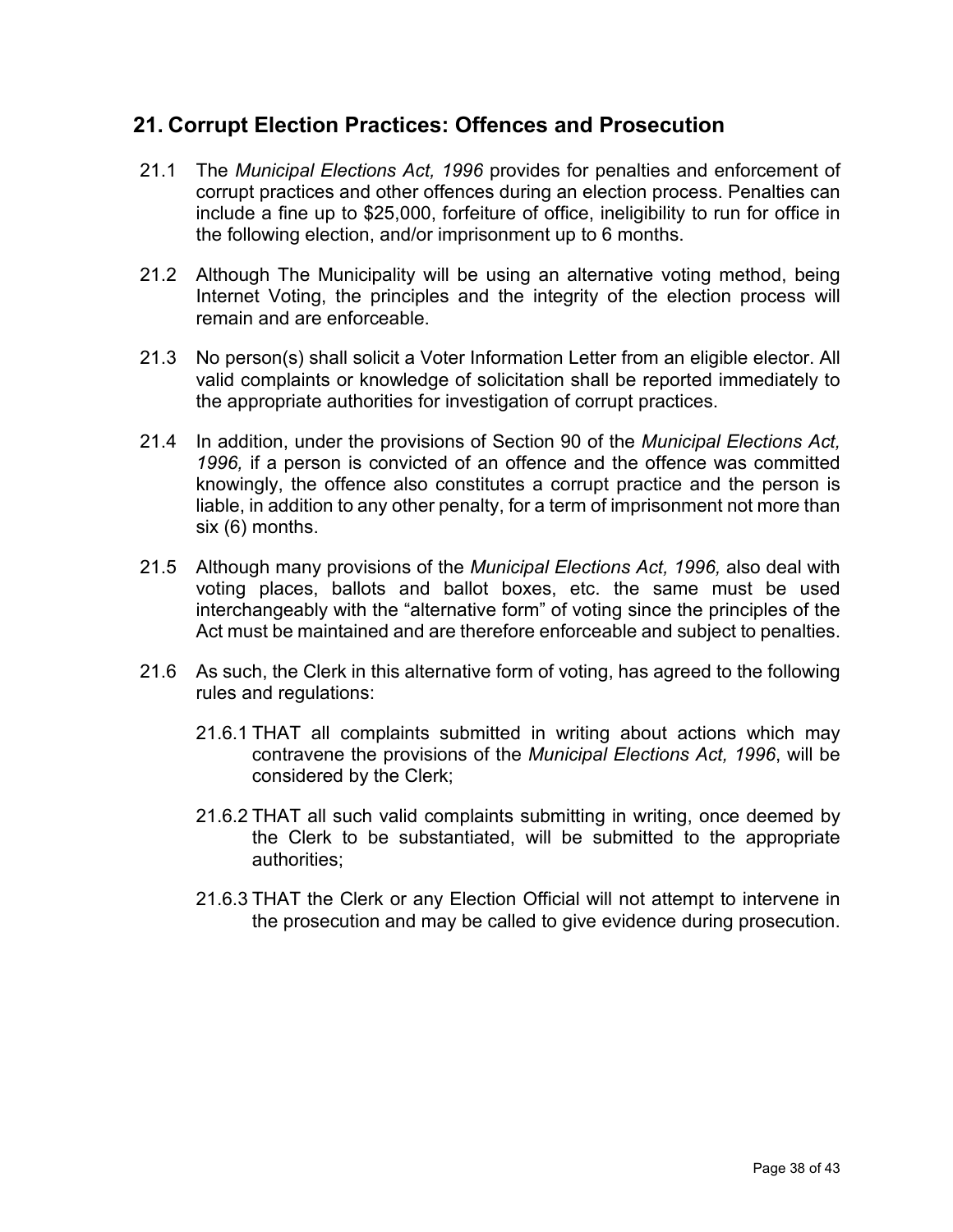#### <span id="page-38-0"></span>**22. Mail Tampering: Criminal Offence and Prosecution**

- 22.1 The Criminal Code of Canada states that tampering with the mail of an individual is a criminal offence and a person found guilty is liable to a term of imprisonment not exceeding ten (10) years. Since The Municipality's election methods rely on delivery of the VIL to eligible electors in order to allow those electors to exercise their right to vote, any instance or substantiated account of mail tampering will be taken very seriously and reported to the authorities.
- 22.2 In order to ensure the integrity and confidence of the voting process for all electors and candidates, the Clerk agrees to the following rules and regulations:
	- 22.2.1 THAT all complaints about actions which may contravene the provisions of the Criminal Code of Canada with respect to mail tampering, submitted in writing, will be considered by the Clerk;
	- 22.2.2 THAT all such valid complaints, once deemed by the Clerk to be substantiated, will be submitted to the appropriate authorities;
	- 22.2.3 THAT the Clerk or any Election Official will not attempt to intervene in the prosecution and may be called to give evidence during prosecution.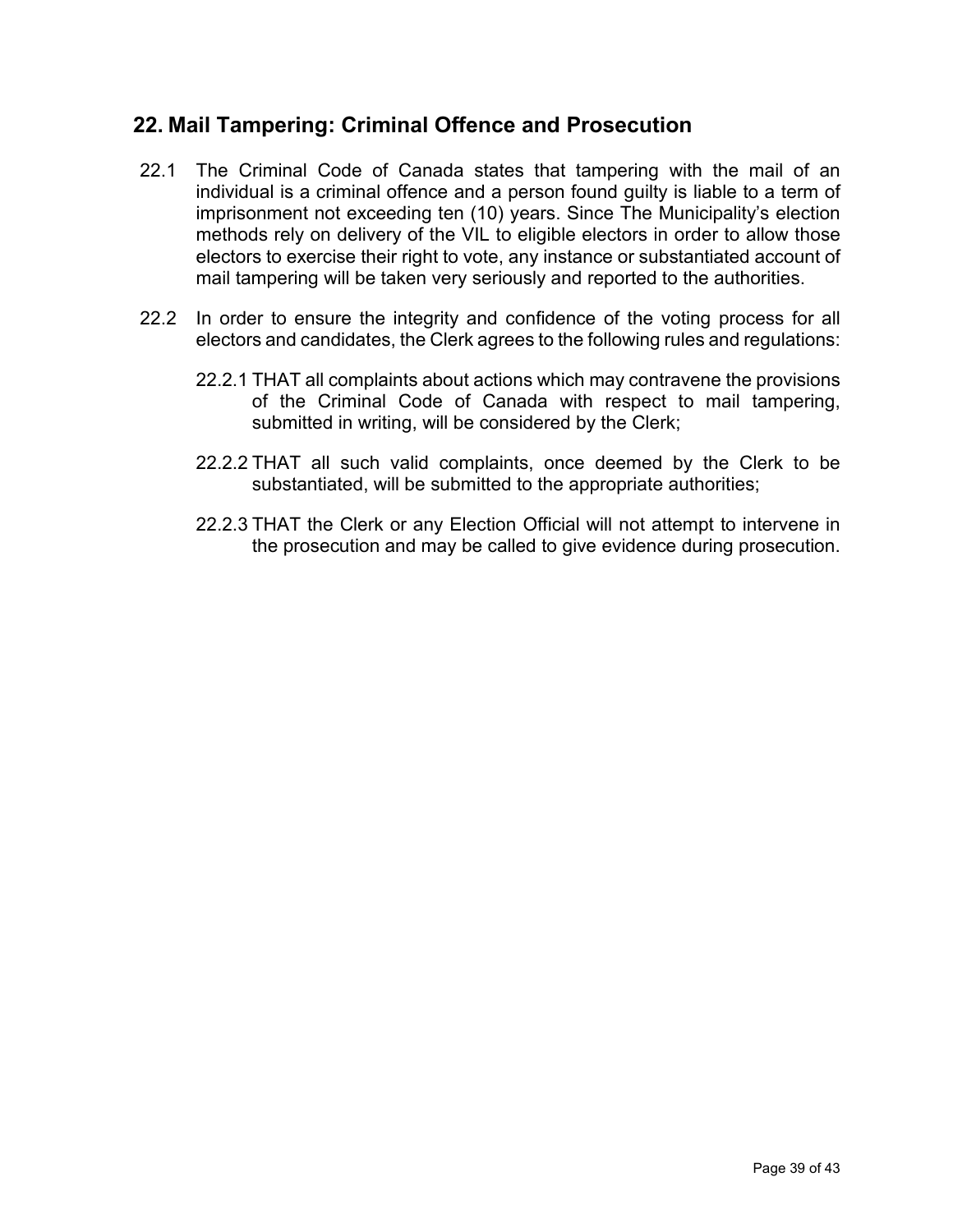#### <span id="page-39-0"></span>**23. Emergencies**

- 23.1 Pursuant to Section 53 of the *Municipal Elections Act, 1996*, an emergency shall be declared in the event of any circumstance that in the opinion of the Clerk compromises the integrity and/or execution of the election.
- 23.2 In the event of an emergency, the Clerk/Returning Officer shall advertise on radio, social media, and television stations if possible, and post notices to the extent possible, that the election has been delayed or extended as the case may be.
- 23.3 In the event of an emergency, and a decision by the Clerk/Returning Officer, The Vendor under direction from the Clerk/Returning Officer, shall stop the Voting System from accepting connections from the Internet, thus preventing the election from continuing or starting as the case may be, or direct The Vendor to extend the Voting Period past the scheduled end time.
- 23.4 In the event the Clerk/Returning Officer is unable to be present to conduct procedures on Voting Day, there shall be a substitute qualified person appointed or available to attend to the election details.
- 23.5 Given the options available to electors to vote from any internet-enabled device with an internet connection, any event that results in one or more voting locations becoming unavailable for use on Voting Day (e.g. flooding, power failure) shall not be sufficient to cause the Clerk to declare an emergency, delay the vote, open a new voting location, or extend the voting hours.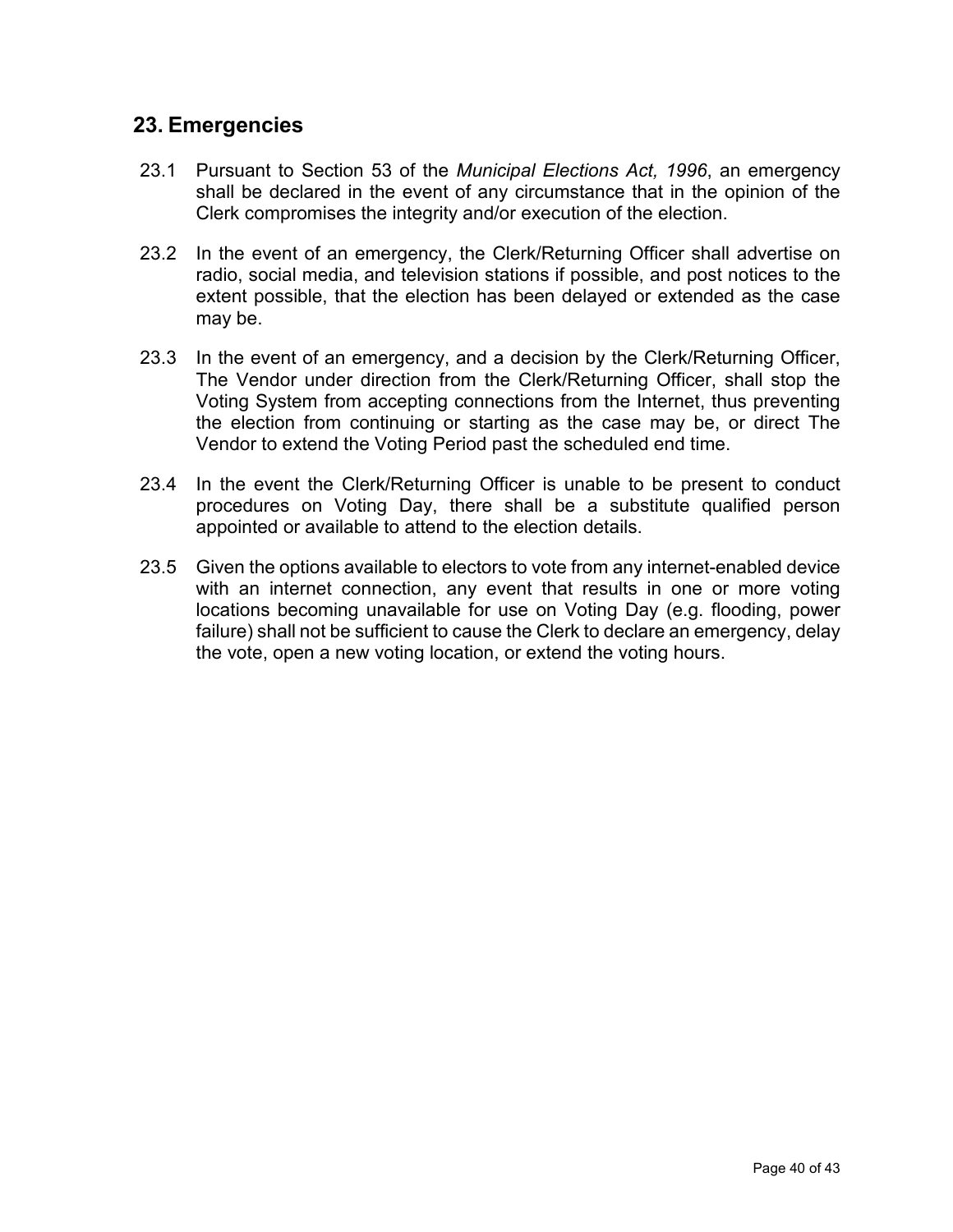### <span id="page-40-0"></span>**24. Accessibility**

- 24.1 The Clerk shall have regard to the needs of electors and candidates with disabilities.
- 24.2 The Clerk shall prepare a plan regarding the identification, removal and prevention of barriers that affect electors and candidates with disabilities and shall make the plan available to the public before Voting Day.
- 24.3 In establishing the locations of Election Help Centres, the Clerk shall ensure that each location is accessible to electors and candidates with disabilities.
- 24.4 Within 90 days after Voting Day, the Clerk shall prepare a report regarding the identification, removal and prevention of barriers that affect electors and candidates with disabilities and shall make the report available to the public.